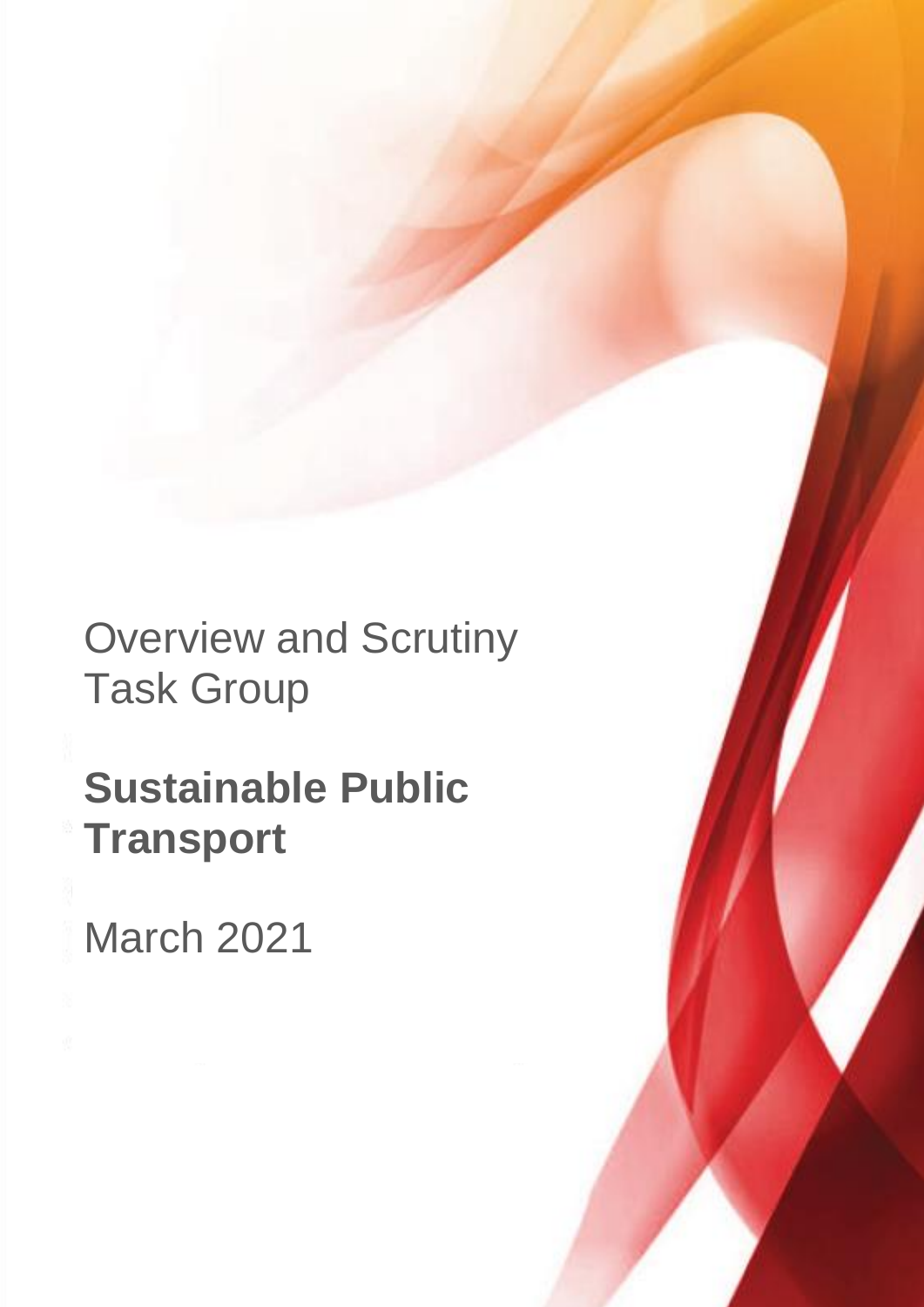# **Introduction**

# From the Chair of the Sustainable Public Transport Task Group, Councillor Kim Snape

Over the past number of years what has been clear is that public transport is not what it was.

As a local authority it was recognised that whilst a lot of these issues are not our direct responsibility but that we have both a moral and civic duty to try and influence these issues for our residents to come.

I would like to thank everyone that has contributed to the task group both members, officers and those stakeholders that we interviewed.

We hope that this is merely the start of the process that in years to come we will look back and say that we turned the tide on public transport and began to make transport sustainable for all of our residents leaving no one behind.

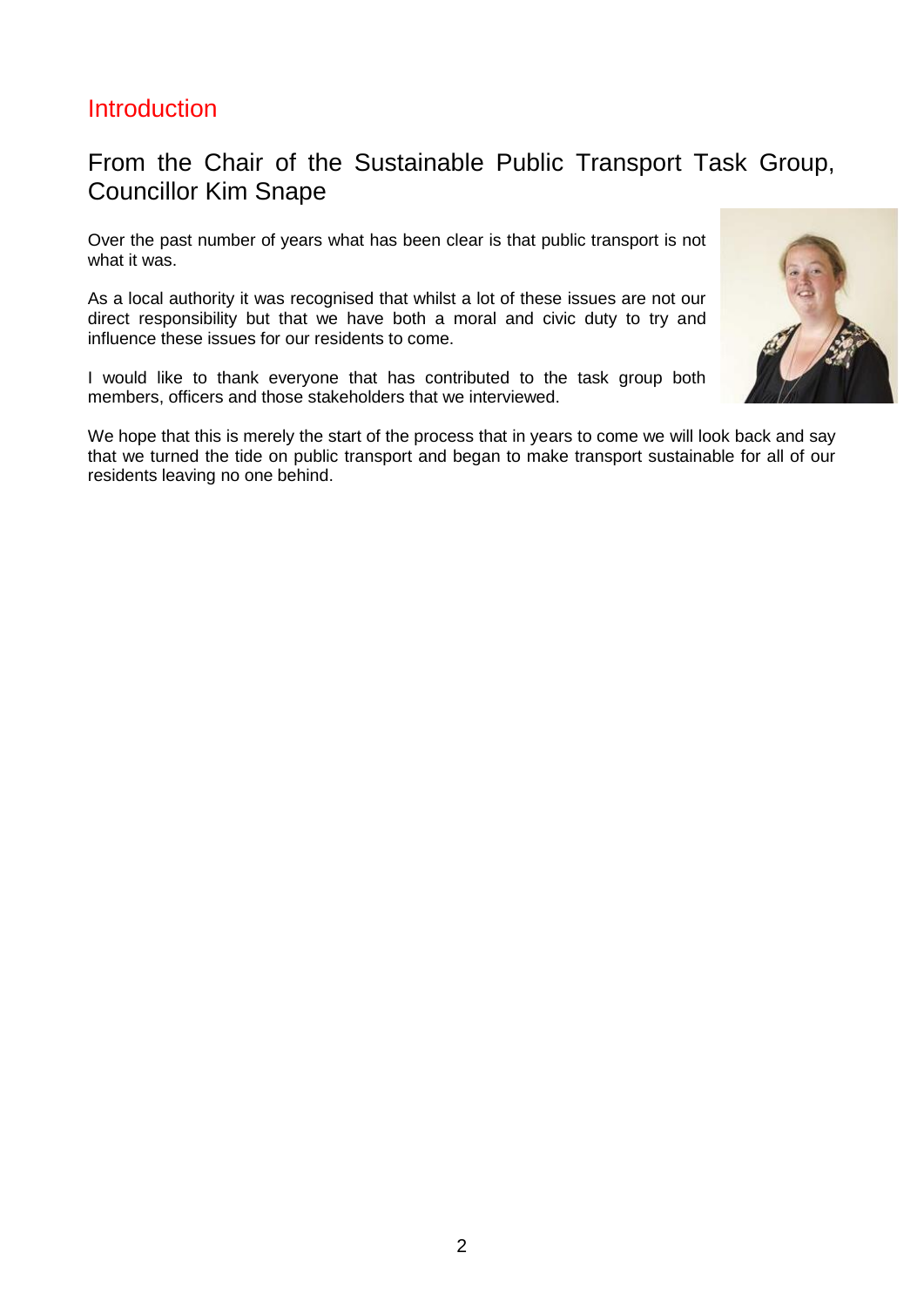# Summary Recommendations

Sustainable public transport offers alternative modes of transport to the private motor car. Public transport, including buses, trains, and taxis, can relieve traffic congestion and reduce air pollution from road transport. Sustainable public transport achieves better integration of the economy while respecting the environment, improving health, urban-rural linkages and reducing loneliness and social isolation in the community. Public transport should form part of a wider integrated sustainable transport strategy. However, the cost and convenience of use of public transport needs to be lowered to encourage people to use this as an alternative to personal vehicles.

The recommendations in this report are informed by the views and ideas of the diverse groups of stakeholders engaged through the inquiry. The recommendations seek to drive forward our local commitment to improve sustainable public transport in the borough whilst identifying what the council can influence and understand the resources that will be needed to address this.

The recommendations focus on the objectives the task group were asked to investigate:

- The difficulty the council has enforcing on public transport particularly bus and train
- To examine all public transport routes and any changes required due to demographic needs
- To tackle social isolation (public transport) in all areas of the borough
- The opportunities for sustainable funding for buses
- To engage with different stakeholders to understand what steps they are taking to provide sustainable public transport and understand how the council can help them.
- 1) Chorley Council to proactively lobby and engage with Lancashire County Council to encourage a greater role on bus route tendering, service enhancement and communication between all between between the contract of the between  $\alpha$  all  $\alpha$  parties.
- 2) Chorley Council to lobby Ministers and the government in cooperation with our Member of Parliament to raise regulation of the buses to obtain local delegated powers.
- 3) Spatial Planning to invite Lancashire County Council to participate in a Member Learning session on the Central Lancashire Highways and Transport Masterplan draft proposals.
- 4) Routine consultation with Northern Rail and Lancashire County Council be requested with Chorley Council over changes or reductions in rail service.
- 5) To publicise all the railway stations through communications including "Check out Chorley" and its immediate area to get more people into the borough for social and economic activities and to use the train service.
- 6) Undertake regular communications activity to educate residents about the bus services, bus routes and ticketing options in the borough to encourage increased bus usage when it is safe to do so. The Council undertakes a borough wide public transport survey using social media & other technology to engage with residents, businesses and employers about bus services and public transport.
- 7) The Council engage with Greater Manchester Combined Authority /Lancashire County Council on cross boundary routes should the Greater Manchester Combined Authorities instigate franchising and request to be consulted on how bus services are run across cross boundary routes and be included in their integrated ticketing scheme.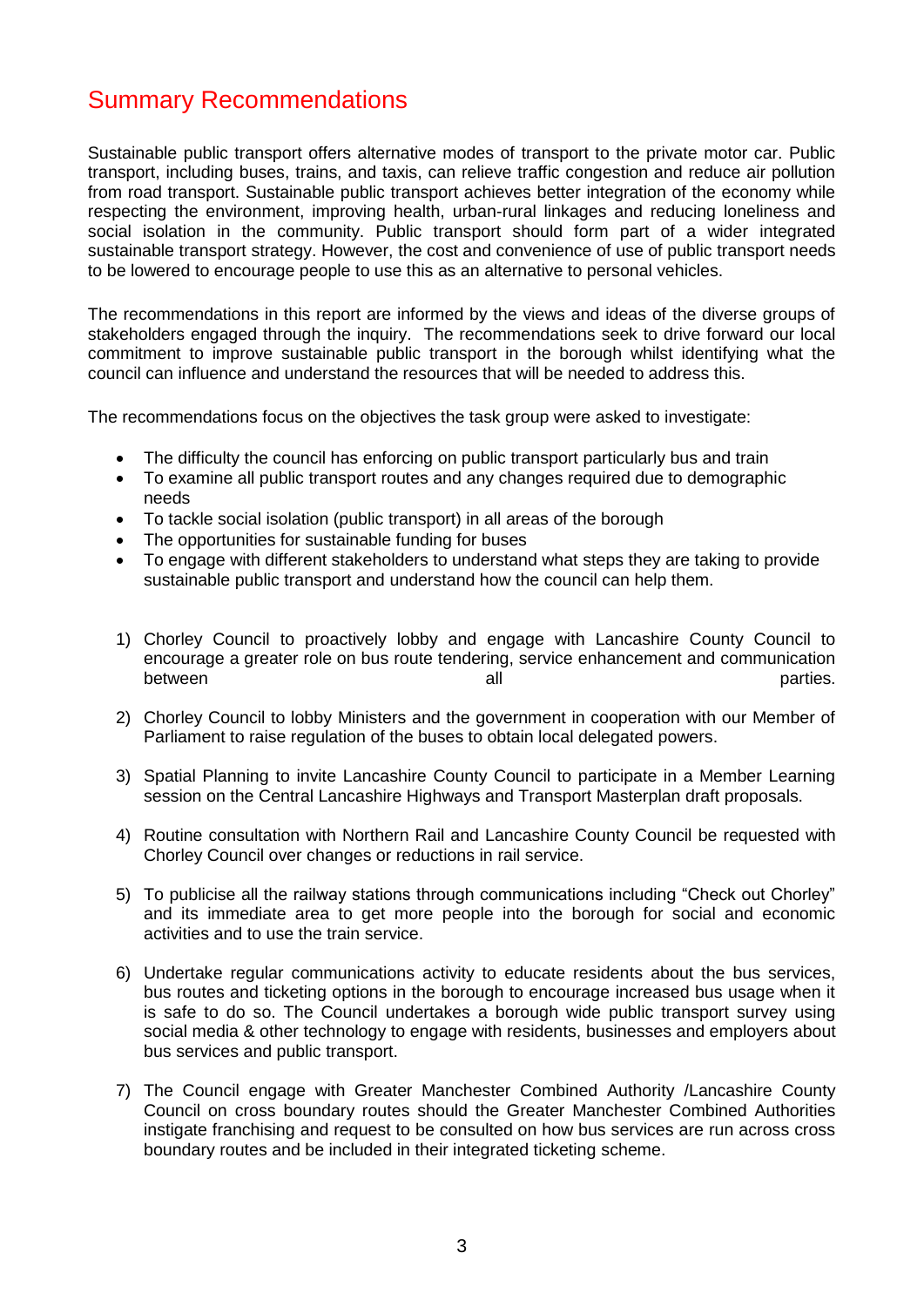- 8) Chorley Council will engage with all bus operators to determine and recommend which bus<br>operable. routes are viably contracts are viably the contracts operable.
- 9) The Council continues to progress discussions with Lancashire County Council to take over the Chorley Interchange.
- 10) The Climate Change Working Group to further investigate bus routes for new developments in conjunction with the preparation of the Central Lancashire Local Plan.
- 11) The Council (Spatial planning) will use reasonable endeavours to safeguard a site for the reopening of the Coppull rail station in the Central Lancashire Local Plan, include the project in the Central Lancashire Highways and Transport Masterplan and engage with Lancashire County Council and relevant partners to bring this forward.
- 12) The Council to lobby for improved railway services across the borough at stations such as Adlington.
- 13) The Council to lobby to improve our rail connections to the airport at stations in addition to **Chorley**

14)

- a. Undertake communications activity to highlight the work of Dial-a-Ride including the community car scheme, how it can assist the community and dispel the myth the service is just for the elderly and publicise their need for volunteers.
- b. Dial-a-Ride be invited to attend a Chorley Liaison meeting to raise awareness of the service for both users and volunteers.
- c. Dial-a-Ride be invited to make contact with the Parish Council clerks as there was significant interest from Members to have a Dial-a-Ride service in their Wards and Parishes. This should include regular articles IntheBoro and IntheKnow and notice communications.
- d. In addition to funding the Council explores how it can work with Dial-a- Ride to develop it's offer to residents by working with local VCFS partners and the health community e.g. hospital appointments, vaccination appointments etc.
- 15) Chorley Council to lobby Lancashire County Council to create a Public Transport Task Group to scrutinise transport routes and opportunities across Lancashire
- 16) The Council should explore the feasibility of attracting a community car share club to the borough.
- 17) When appropriate, the Council to actively promote car sharing for staff at both Town Hall and Union Street, using methods including but not limited to IntheKnow, IntheBoro, and Lancashire Shared Wheels
- 18) The Council will work with all transport partners to improve accessibility, timetable and facility provision across the borough including an Oyster card for all journeys.
- 19) Chorley Council to work with Lancashire County Council, the Canal and River Trust and other organisations to identify cycle opportunities, and plan for the implementation of cycle routes and cycle hubs.
- 20) Establish a Cycle Task Group to look at cycle opportunities, and cycle routes in the borough.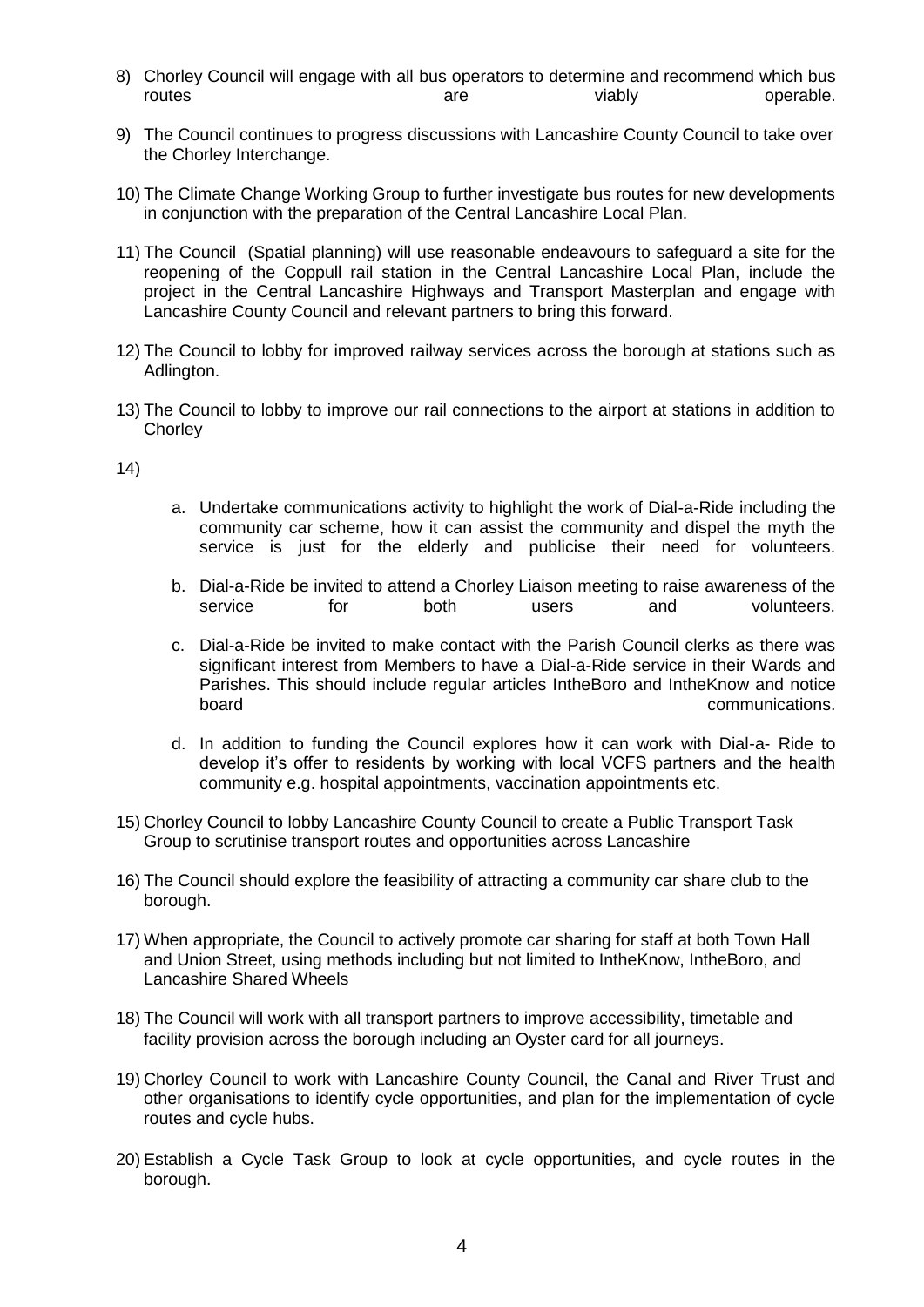- 21) The Council should explore the possibility of electric charging points on council buildings to allow people to charge their electric bikes.
- 22) The Executive Cabinet should agree the recommendations set out in this report.

There are no financial implications to the recommendations only officers time. The resourcing of the actions will be assessed as the recommendations if accepted will require capacity for delivery.

# Membership of the Task Group

Councillor Kim Snape (Chair) Councillor Julia Berry Councillor Val Caunce Councillor Mark Clifford Councillor Gordon France Councillor Tom Gray Councillor Laura Lennox Councillor June Molyneaux Councillor Yvonne Hargreaves Councillor Martin Boardman

### Officer Support

Alison Marland, Principal Planning Officer Matthew Pawlyszyn, Democratic and Member Services Officer Ruth Rimmington, Democratic Services Team Leader

## Approach of the task group

The task group acknowledged the severe impact of Covid-19 has had on operators of public transport and the route and timetable changes that are occurring and the ongoing Central Government subsidies provided to operators. Therefore, the scope has focused on establishing a recovery position as a starting point to develop recommendations.

### Scoping of the review

The objectives were to use the period of the task group to investigate:

- The difficulty the council has enforcing on public transport particularly bus and train.
- To examine all public transport routes and any changes required due to demographic needs.
- To tackle social isolation (public transport) in all areas of the borough.
- The opportunities for sustainable funding for buses.
- To engage with different stakeholders to understand what steps they are taking to provide sustainable public transport and understand how the council can help them.

The desired outcomes were:

- An understanding of our current position the obstacles and the opportunities.
- To encourage more people to use public transport.
- Understanding of what others are doing and recognise areas of best practice.
- Identification of what the council can influence, how the council can set an example and the resources we might need to achieve that.
- To utilise this information for the Local Plan and progressing Chorley's Transport Strategy.
- Recommendations to Executive Cabinet on how the council can develop its sustainable public transport agenda.

# Terms of Reference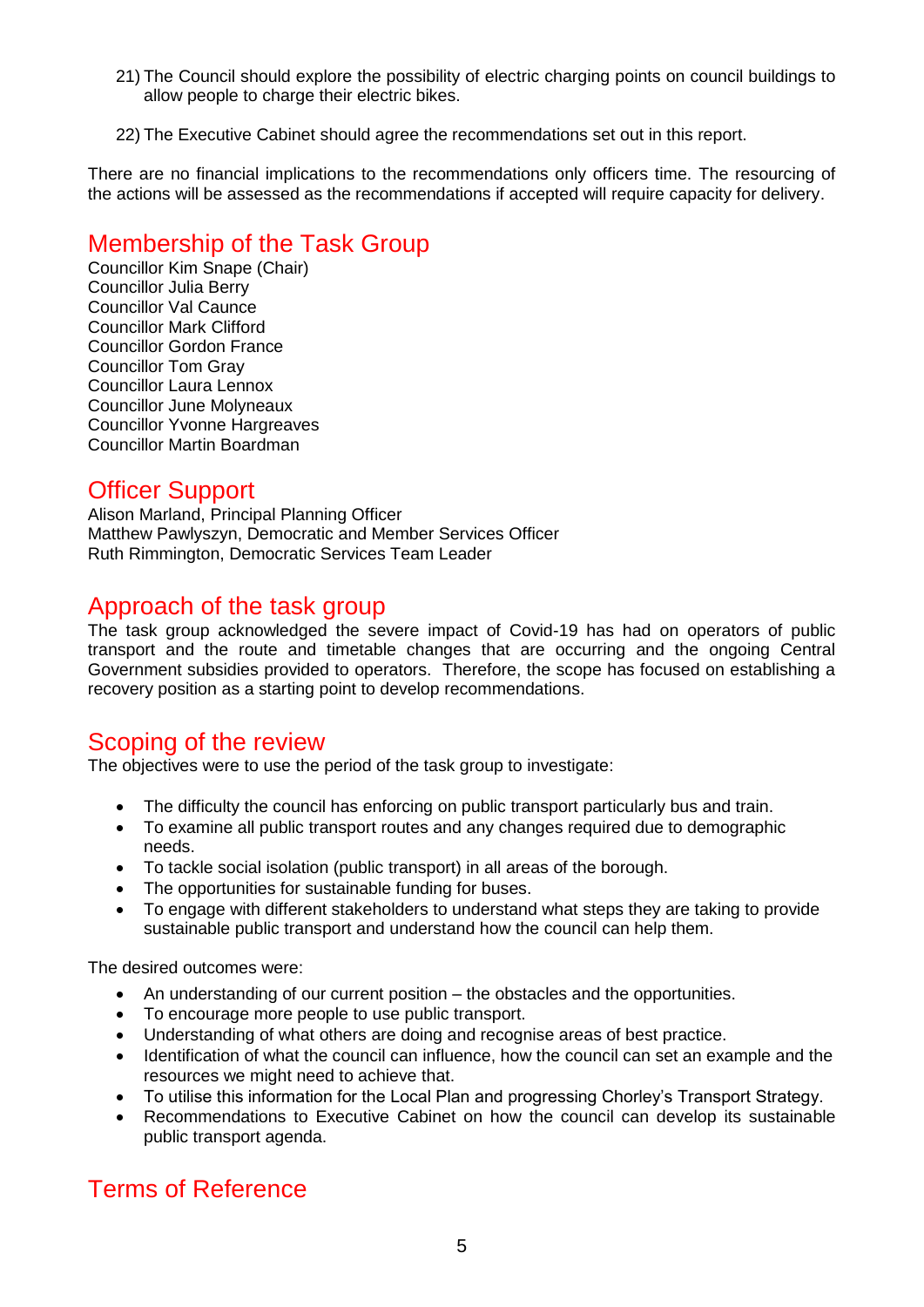- 1. To review existing sustainable public transport activity and recognise the work that is already being done.
- 2. To investigate areas of best practice and examples from other councils and if/how these could be implemented at Chorley and in partnership with Lancashire County Council.
- 3. To identify what the council can influence and understand the resources that will be needed to address this.
- 4. To develop recommendations and priorities to Executive Cabinet on how the council can develop its sustainable public transport agenda and make a real and tangible difference.

### **Witnesses**

The following witnesses met with the task group and shared information:

#### **External Partners**

County Councillor Keith Iddon and Andrew Varley, Public Transport Manager, Lancashire County Council relating to public transport.

Matt Davies, Regional Managing Director, James Mellor, Regional Commercial Director and Nick Small, Head of Strategic Development and the Built Environment, Stagecoach.

Tracy Keating, Manager at Central Lancashire Dial-a-Ride

Owain Roberts, Regional Stakeholder Manager at Northern Trains Limited

RT Hon Sir Lindsay Hoyle MP Speaker of the House of Commons

Greater Manchester Combined Authority were approached about the franchising and bus consultation and declined to contribute to the inquiry.

Tyrers Coaches were approached and declined to contribute to the inquiry.

Arriva Click were approached and declined to contribute to the inquiry.

#### **Chorley Council Officers**

Alison Marland, Principal Planning Officer Chris Sinnott, Deputy Chief Executive Jonathan Noad Director of Planning and Development Zoe Whiteside Spatial team Leader James Hoskinson, Central Lancashire Local Plan Technical Officer

[A summary of discussion at the above meetings can be found here](https://democracy.chorley.gov.uk/mgCommitteeDetails.aspx?ID=1008)

### Evidence Submitted

Parish Councils within the Chorley District were approached for comments through the Council's IntheBoro monthly newsletter in addition to the item being raised at the meeting of Chorley Liaison by Chair of the Task Group that took place 18 November 2020, The task group received a detailed response and report by Adlington Town Council.

- Adlington Town Council discussed its concerns and suggestions at meetings that took place 7 December 2020 and 15 December 2021. Investment in infrastructure was said to not be keeping pace with the growth of the town. Local services and facilities were showing wear and without improvement they would not support any further substantial development. The Huyton Fields development of 300+ properties represented a 10% increase in households in Adlington. Other developments included a change from office space to 56 one and two bedroom residential apartments. Outline planning consent for 25 new homes at Carrington Road is currently being considered. All will add a burden on the local infrastructure, and there is a risk that Adlington was turning into a dormitory town where residents must travel elsewhere to work.
- The Stage 1 Public Consultation on the Central Lancashire Local Plan referred to supporting documents on sustainable transport and overall sustainability. No recent evidence of ideas or potential improvements were seen for Adlington. For example, a useful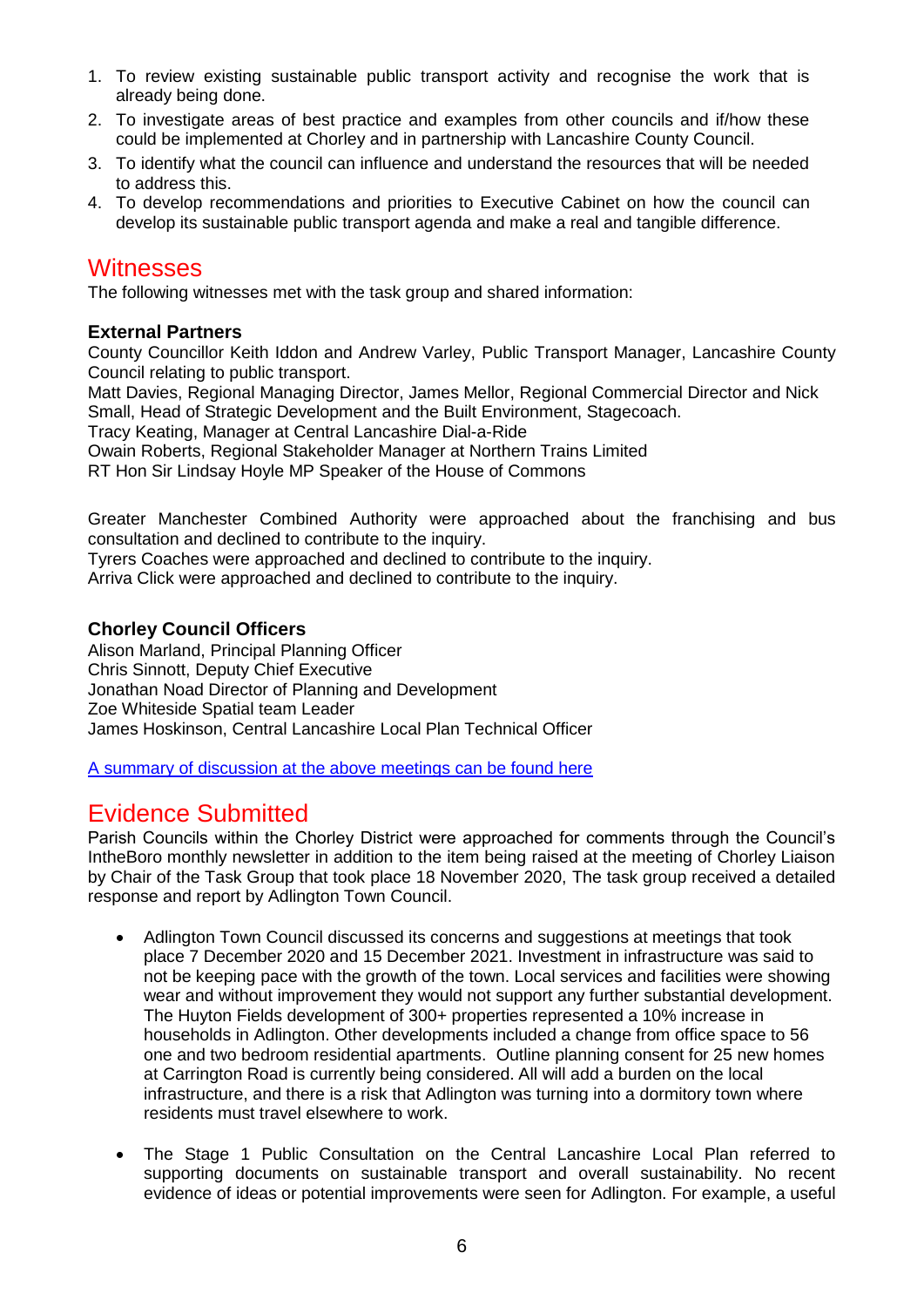bus service to/from Lower Adlington to link with local centres of employment, shopping and commercial facilities in both upper Adlington and Chorley Town Centre.

- The disruption to passengers due to the electrification of the Manchester to Blackpool North Line had so far materialised no improvements for Adlington Station to centres of employment in Preston, Chorley, Bolton and Manchester. The latest Northern Train Service Timetable was forwarded to the Town Council but there was no capacity for local stakeholders to be consulted.
- Adlington Town Council received regular complaints from residents due to congested streets with parked cars blocking pavements which reduced pedestrian safety and caused a nuisance to other drivers. Prior to Covid-19, the Adlington Station Park and Ride had been unable to cope with demand and residents of Grove Farm Drive complained in late 2019 and early 2020 to the Town Council about the impact on drivers and pedestrians when commuters parked thoughtlessly.
- Adlington Town Council felt that they needed an overall plan to consider all aspects of future development to avoid a continual piecemeal approach. For roads, it was accepted that new residents would likely commute elsewhere for work which would add traffic to the roads that were already overloaded at peak times.
- Lower Adlington does not have an acceptable bus service, the 125 at the top of Adlington was an excellent service but it was not accessible for most residents in the lower half of Adlington. During the day, the buses on the 125 were hardly full and scheduled every 10 minutes, and it was believed that some buses should be redirected from Horwich to the A6 at Blackrod and then along to Adlington linking to the existing route at Skew Bridge.
- There was room for improvement with the existing rail service timetable as many commuters have little of no confidence with the service. The reliability needed to be drastically improved, car parking was an issue and more needed to meet current requirements. The rail service was overloaded at peak times and so unreliable that it was not advised to be used for important journeys.
- There was no evidence of proposed improvements to facilitate cycling to and from Adlington, but the Town Council would welcome discussion of potential opportunities to plan in provision.
- The Town Council was interested to find out more and assess residents interest in Community Transport due to the public transport in place not providing a service that met the needs of residents, which encouraged more people to buy and use their own personal car.

Members of the public were approached for their comments and views through Chorley Liaison and through the Council's social media pages on Facebook and Twitter. 12 responses were received and can be viewed in Appendix 1. Views included:

- The price of bus tickets being too high
- Buses should accept contactless and card payments
- Routes that do not run buses into the evening were not friendly towards workers, especially in winter
- Buses were a lifeline older people, ensuring that they can maintain their independence
- Two buses an hour was ideal
- The Chorley Circular was remembered fondly
- The reinstated 119 service did not go where most residents want to go
- Chorley Council needed to pressure the County Council for greater input into bus route tendering
- 24A service was useful for residents of all ages and its removal would increase loneliness and social isolation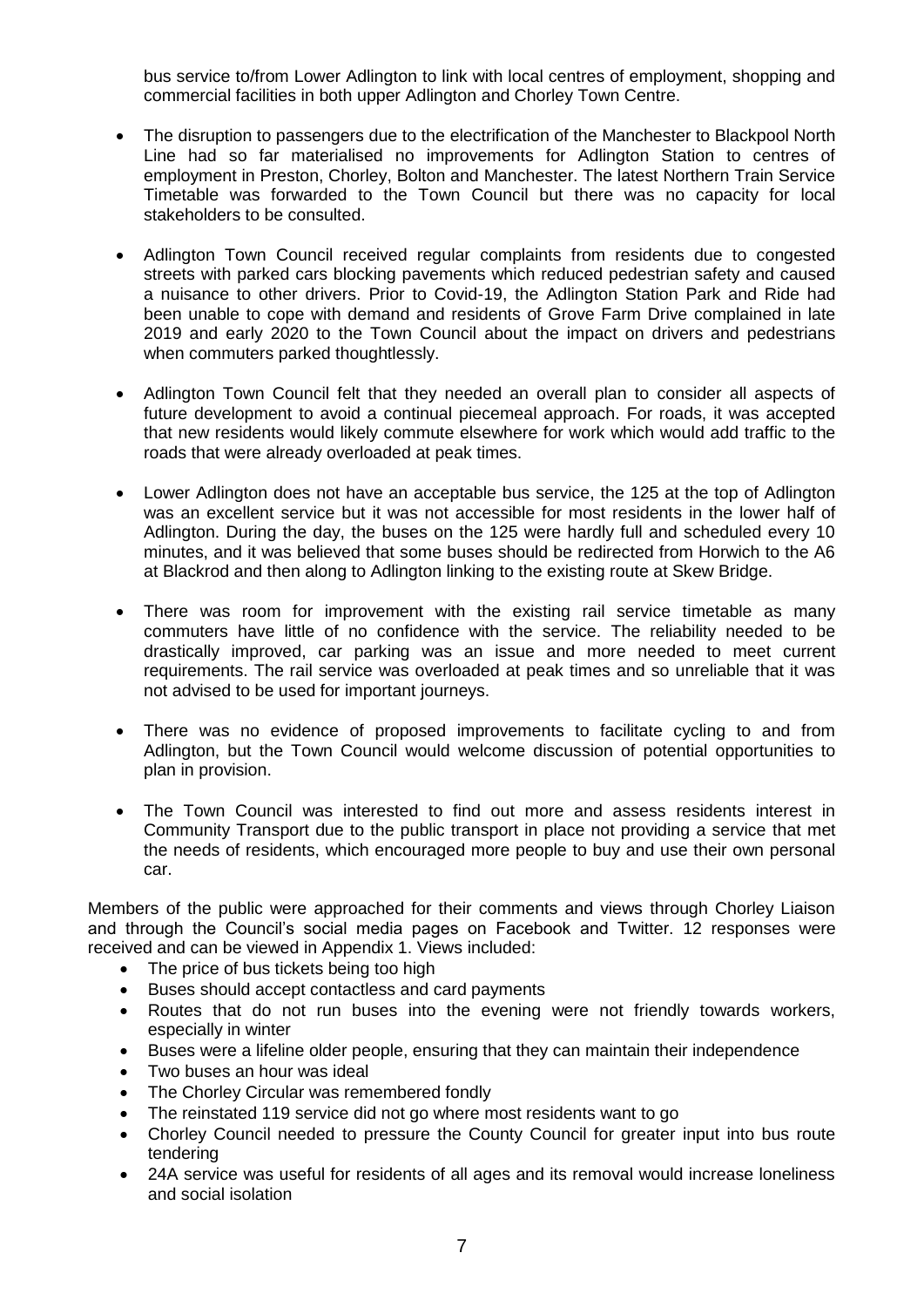- Poor, inadequate and or irregular services increased social isolation, particularly for the elder members of society
- Lower Adlington was poorly served by the 8A route
- It was a preference to drive to Buckshaw for cheaper tickets than to get a train at Chorley.
- Concern that new developments had advertised non-existent routes.
- Cycling should be at the heart of transport policy with more dedicated space on trains and buses

### **Background**

In July 2020, it was agreed that a Task Group be established to look at Sustainable Public Transport in the borough commencing in September 2020 with Councillor Kim Snape as the Chair.

# Chorley's Position

## Climate Change Emergency

Members recognised that Councils across the world are responding to the issues of climate change by declaring a 'Climate Emergency' and making a commitment to address this crisis.

As a result, Chorley Council declared a climate emergency at the Full Council meeting on 19 November 2019 and pledged to become carbon neutral by 2030.

[The Council's decision to declare a climate emergency can be viewed here.](https://democracy.chorley.gov.uk/documents/g7247/Printed%20minutes%2019th-Nov-2019%2018.30%20Council.pdf?T=1)

### Corporate Strategy

Members approved the Council's Corporate Strategy for 2020/21 and it reflects the commitment of the council to work with our partners to deliver sustainable public services.

## The Council's Green Agenda

In February 2020, to achieve the Climate Change goals, an Overview and Scrutiny Task Group made a series of recommendations, and the Council committed to 20 actions across all sectors and areas. Th[e Green Agenda recommendations were approved,](https://democracy.chorley.gov.uk/documents/s109771/Task%20Group%20report.pdf) and 3 recommendations for the Council remain relevant to this Task Group:

Green operations

a) Through the council's role as a Licensing Authority, investigate and develop an action plan for electric or hybrid Hackney Carriage and Private Hire vehicles

The Council currently has licensed 10 hybrid Hackney Carriages, and only vehicles with Euro 5 Emissions are granted licenses. Further work is being completed to ensure there are enough charging points in the area for electric vehicles. The government will be issuing additional requirements on taxi licensing this year and the action plan will be developed during this period.

Housing, planning and development

- b) Adopt a clear set of principles for our approach to planning policy in relation to the green agenda and apply this throughout the development of the local plan including public transport, green spaces and sustainable development
- c) Establish a dialogue with Lancashire County Council to consider the opportunity for sustainable transport schemes including commercial models

The Council's Climate Change Officer will proactively pursue such initiatives. As a matter of urgency, the Council will look to adopt interim policies to bridge the gap between now and the Local Plan being adopted.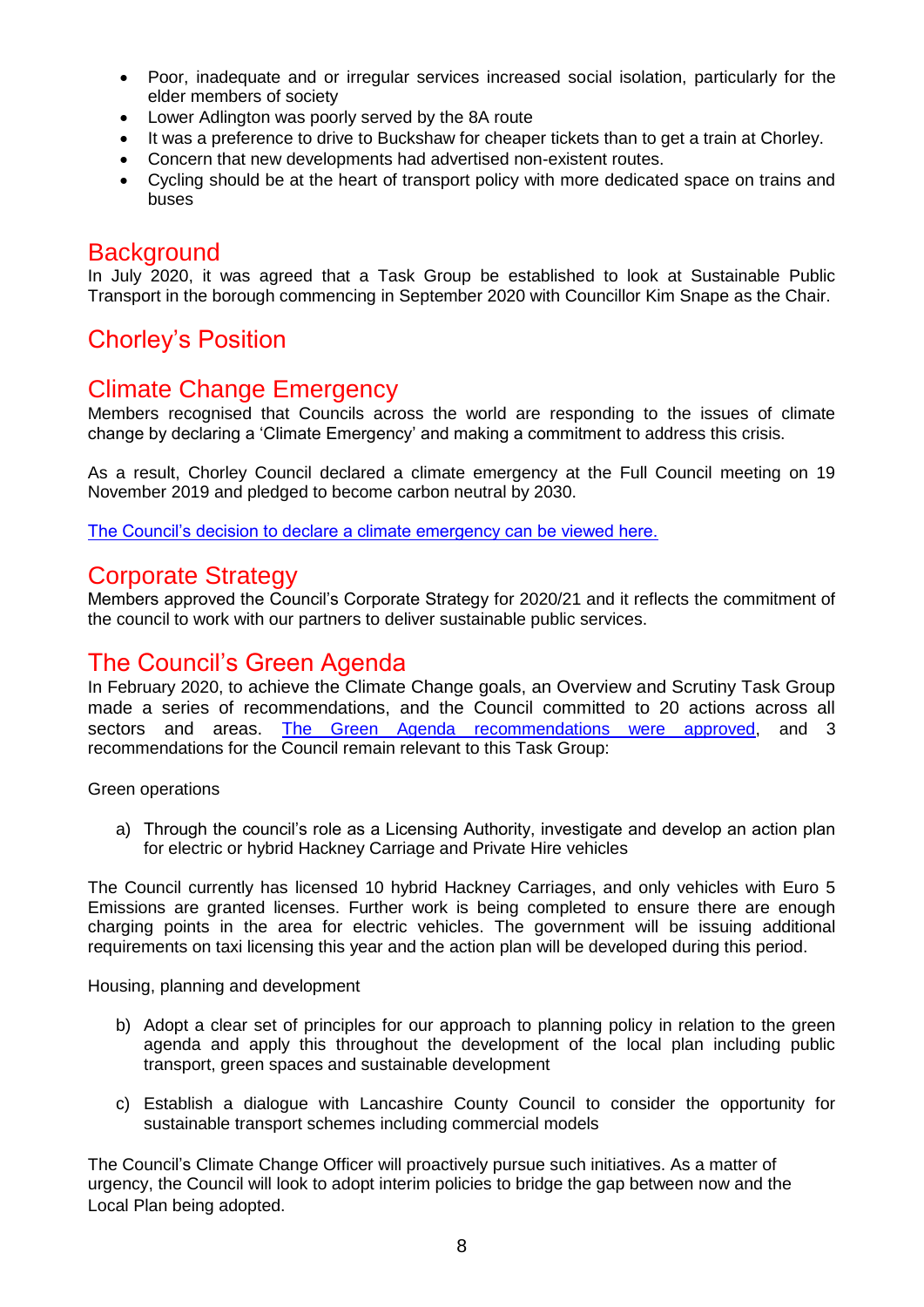The Council is working jointly with Preston City and South Ribble Councils to prepare a Central Lancashire Local Plan which will replace the current Central Lancashire Core Strategy and each authority's Local Plan. The Local Plan needs to be based on relevant and up to date evidence, including evidence relating to transport. The Council is working with their consultants Tetra Tech to prepare a Highways and Transport Strategy for Chorley and this will involve:

- assessment of the impact of preferred development sites in the Local Plan on the transport network.
- highway stress test modelling to identify congestion/capacity issues arising from the anticipated future growth in the borough.
- identification of highways, public transport and cycling and walking schemes/requirements to support the delivery of the proposed development sites in the Local Plan and maximise sustainable travel, along with an indicative cost of each scheme.

A Report will be published to assist in the final selection of preferred sites for development in the Local Plan. The Highways and Transport Strategy will also identify detailed schemes required to meet future transport needs and maximise sustainable travel along with detailed costings and funding opportunities. It will also provide a prioritisation and phasing plan for the delivery of the schemes over the Local Plan period.

## Climate Change Working Group

The Council have set up a Climate Change Working Group to bring forward work on the Council's Green Agenda recommendations in conjunction with the Climate Change Officer.

### Learning from Other Authorities

Background research was conducted on what other District, Borough and City Councils have disclosed, attempted, or successfully implemented.

Newport City Council incorporated sustainable travel plans in new develop

ments, they believed that individuals were more likely to change their travel habits after a significant change to their lifestyle such as starting a new job or moving home. Several District, Borough and City councils explored ways that they could reduce traffic congestion and to work with public transport companies to improve information available relating to times and tickets. There was an emphasis on safe and efficient cycle and pedestrian pathways, looking to boost the personal and economic benefit for individuals and the community, relieve congestion, and encourage healthier lifestyles for residents. Consideration had been given for an increased number of electric charging points, with incentives for green vehicles which include, but not limited to discount parking permits and free parking.

Reading Borough Council completed a large-scale transport survey with 3000 responses. 93% were in favour of public transport to be faster and more reliable, 92% were in favour of betterconnected walking and cycling routes. 75% were in favour of reallocation of road space for sustainable modes of transportation. 78% were in favour of limiting cars from sensitive areas, for instance, schools and town centres. 86% believed that an improvement of electric vehicles would increase uptake.

The "Role of Buses Webseminar: Local Government Association 2020" showed in relation to bus services the Areas for Action are:

Service reliability

- Punctuality and reliability (excess waiting time for frequent service) key to instil confidence among users & near-market potential users
- Top 3 causes of late running: traffic congestion, slow boarding, roadworks.

Passenger experience

- The whole journey approach, door to door including information
- Appeal to near-market potential users, including former bus users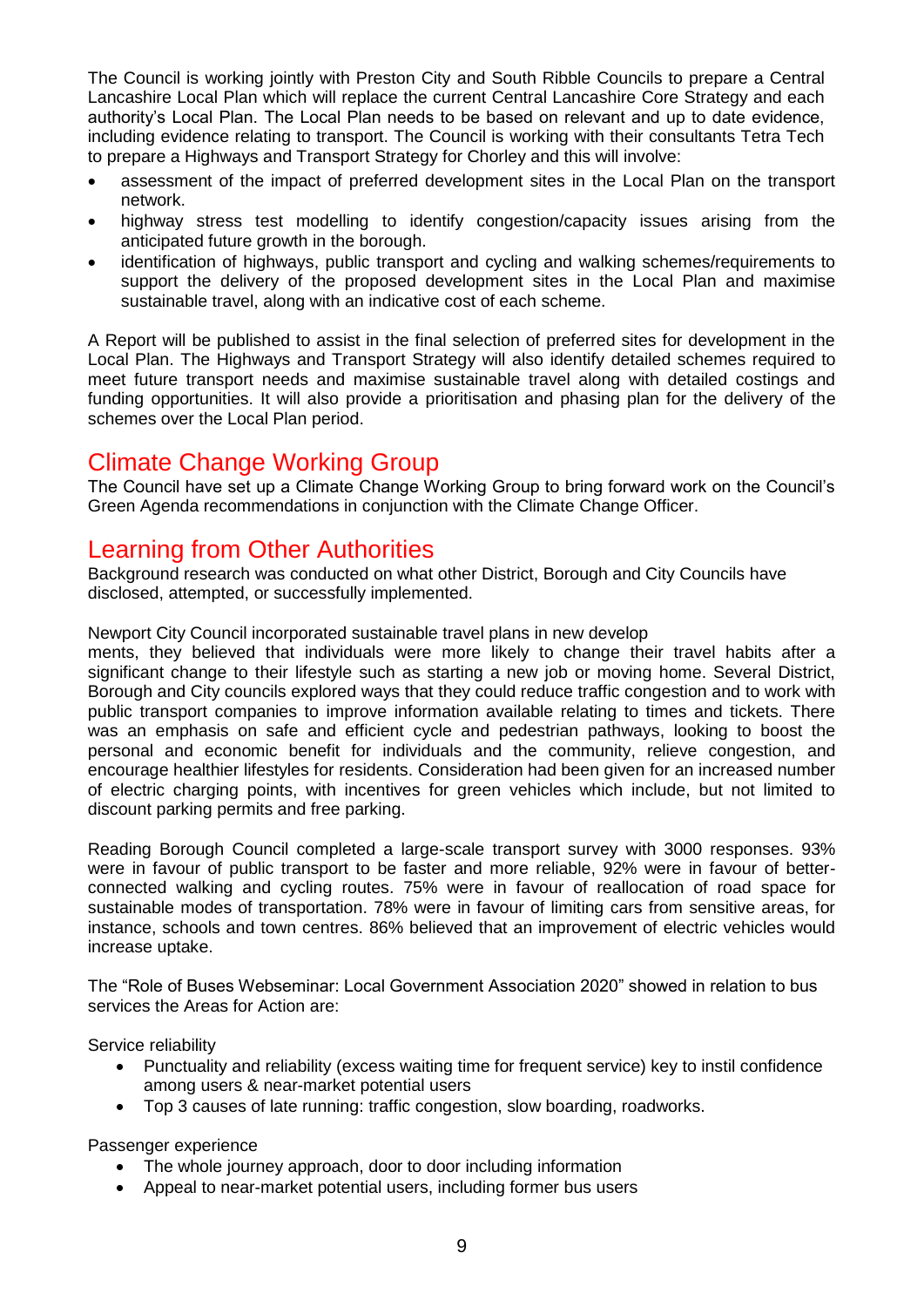Relative cost

- Cost of bus use: quality, fares & patronage
- Cost of motoring: parking charges, and congestion charges

## Findings and recommendations

Between September 2020 and February 2021, the task group undertook a vast amount of investigation.

The findings are grouped into several categories and recommendations and are likely to result in short, medium, and longer term actions.

## The difficulty the Council has enforcing on public transport particularly bus and train.

#### **Bus**

The Department for Transport (DfT) is responsible for the bus policy framework, ad hoc capital funding to local authorities and operators, and legislation. It provides information to support MHCLG, in determining the overall funding for local government. In September 2019, the Department announced that it would develop the first National Strategy for bus services across England and a long-term funding commitment.

Deregulation in 1986 shifted control over bus routes and passenger fares from local authorities to bus operators running commercial routes. Over time, the Department has tried to give a degree of control back to local authorities, by allowing various types of formal local partnerships with operators.

To improve partnership working across the country, the Department introduced the Bus Services 2017 Act which aimed to:

• strengthen arrangements for local authority–operator partnership working, introducing new [Advanced Quality Partnership Schemes](https://assets.publishing.service.gov.uk/government/uploads/system/uploads/attachment_data/file/885870/bus-services-act-2017-advanced-quality-partnerships-document.pdf) and [Enhanced Partnership Schemes.](https://assets.publishing.service.gov.uk/government/uploads/system/uploads/attachment_data/file/959501/bus-services-act-2017-enhanced-partnerships-guidance.pdf)

In April 2020 the first Enhanced Bus Partnership using the 2017 Bus Services Act was agreed between Hertfordshire County Council and more than 20 local bus operators. Under the Partnership they will work more closely together aiming to improve services and infrastructure in the county. Transport for West Midlands has developed plans for an Enhanced Partnership as part of its strategic vision for bus and began a consultation in June 2020.

• introduce bus franchising powers to replace Quality Contract Schemes. Franchising [powers,](https://assets.publishing.service.gov.uk/government/uploads/system/uploads/attachment_data/file/918664/bus-services-act-2017-franchising-scheme-guidance.pdf) similar to those in London, are only available automatically to mayoral combined authorities.

Other authorities can request franchising powers but need the consent of the Secretary of State and secondary legislation to obtain them and must demonstrate their capability to deliver.

Franchising is a more ambitious approach, involving local authorities taking on some of the financial risks and rewards of running local bus services and allowing them to set route frequencies and running hours of bus services, subject to conditions. Currently, Greater Manchester Combined Authority has made the most progress in considering whether to introduce franchising. It has been consulting on a proposed franchising scheme for the entire Greater Manchester area following a report on the potential impact of the COVID-19 pandemic.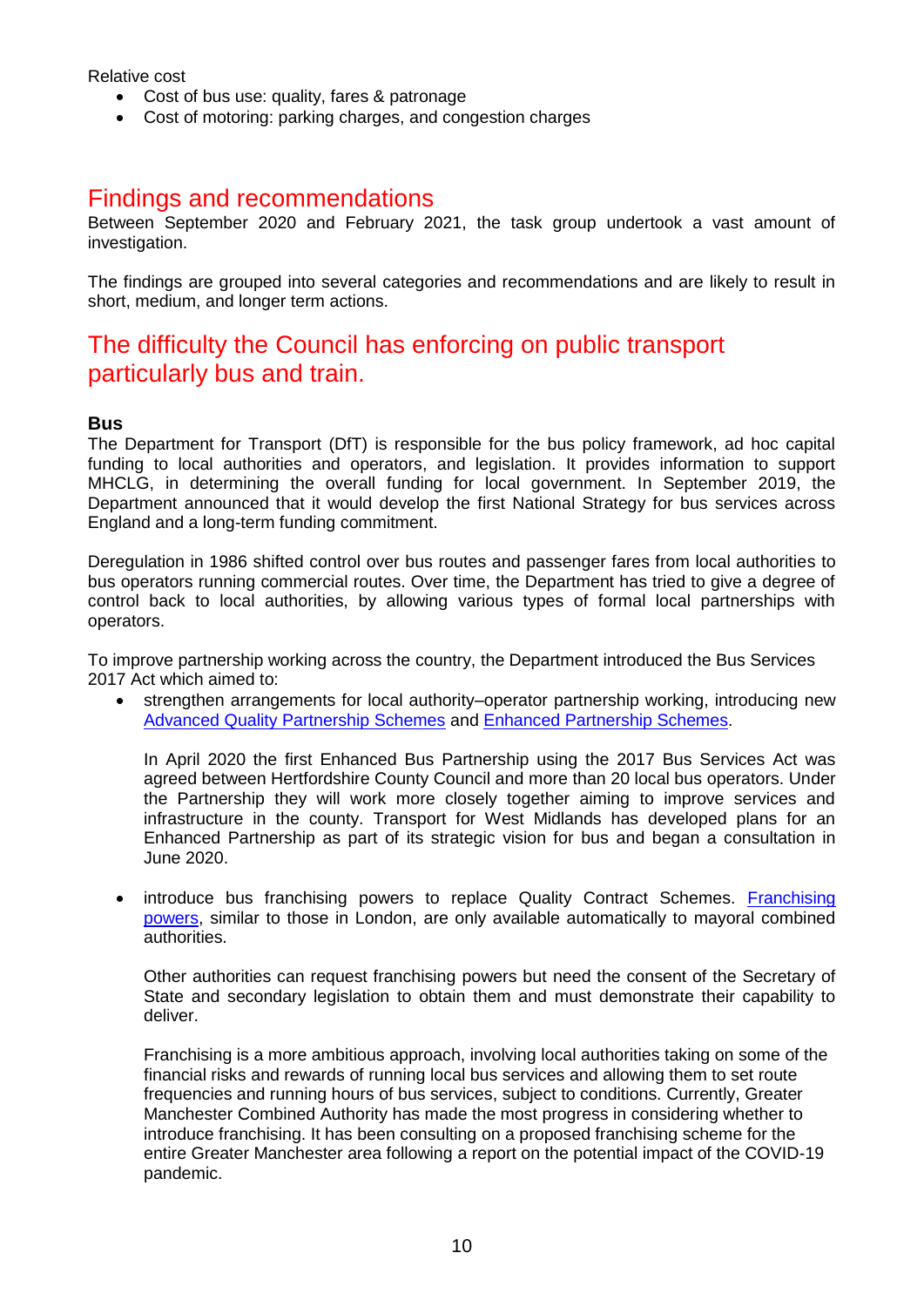The Department of Transport's guidance to local authorities emphasises that it is for authorities to work with operators to decide which arrangements will best improve local services, and underlines the importance of: good local authority-operator relationships; consensus on what needs to be done; and trust that partners will deliver "their part of the bargain".

#### **Lancashire County Council**

Lancashire County Council can only fund concessionary fares and tender for services that private operators do not provide or stop servicing.

This has led to the dominance of the larger bus operators at the expense of the smaller operators leading to:

- limited competition
- higher fares
- different ticketing systems
- limited control over the service the bus company provides and
- the loss of services when they are not viable

There are 5 operators within the borough Stagecoach, Arriva North West, Tyrers Coaches, Holmeswood Coaches Ltd and The Blackburn Bus Company (Transdev Bus).

The Task Group heard that commercial bus operators approach Lancashire County Council to inform them of their routes, and they also register them with the traffic commissioner. Where operators run is outside the control of the local authority. Where services are not viable for a commercial operation the authority is able to issue a tender (subject to available funding) and operators can bid for the work. There was an accepted difficulty related to routes in rural areas, and the balance for the County Council to support these routes is around £5 a passenger.

90% of all bus routes are commercially operated. The County Council hold a statutory role to support the English National Concession Scheme for elderly and disabled passengers in addition to school transport for eligible students.

| Area                  | <b>Responsible Body</b>                      |  |  |  |  |
|-----------------------|----------------------------------------------|--|--|--|--|
| Services (Commercial) | Stagecoach & Arriva (main operators)         |  |  |  |  |
| Services (Subsidised) | Chorley Council (2020/21 Services 24A, 117,  |  |  |  |  |
|                       | 118, & 119 contracted by Lancashire County   |  |  |  |  |
|                       | Council)                                     |  |  |  |  |
| <b>Shelters</b>       | Chorley Council, Lancashire County Council & |  |  |  |  |
|                       | <b>Parish Councils</b>                       |  |  |  |  |
| <b>Bus Priority</b>   | <b>Lancashire County Council</b>             |  |  |  |  |
| Information           | Lancashire County Council                    |  |  |  |  |

#### **Responsibilities for Bus Provision within Chorley**

**RT Hon Sir Lindsay Hoyle MP Speaker of the House of Commons** was interviewed and explained that the biggest issue for sustainable public transport was who controlled and oversaw public transport in the area. Compared to Greater Manchester, Chorley was poor in relation to travel. Greater Manchester was cheaper with a wider variety of routes. It was desired for Chorley to have a circular route and better provision, but it was not currently possible. The way forward would be for more delegated powers to enable local issues to be addressed in the local area, or for a system of devolved powers to form a North West Travel Areas. The train service needed to be expanded, Chorley was lucky that there were mainlines through and near, but there were not the active stations to provide the advantage to residents.

Sir Lindsay Hoyle explained it was widely recognised that it was more efficient to have a nationalised train and bus service. There was no evidence that private enterprise was more efficient but acknowledged that the past was often viewed with rose tinted glasses. He explained that when the Local Authority were running the buses, the aim was to meet the needs of the people rather than profit. He highlighted the issue of multiple train operators which can cause users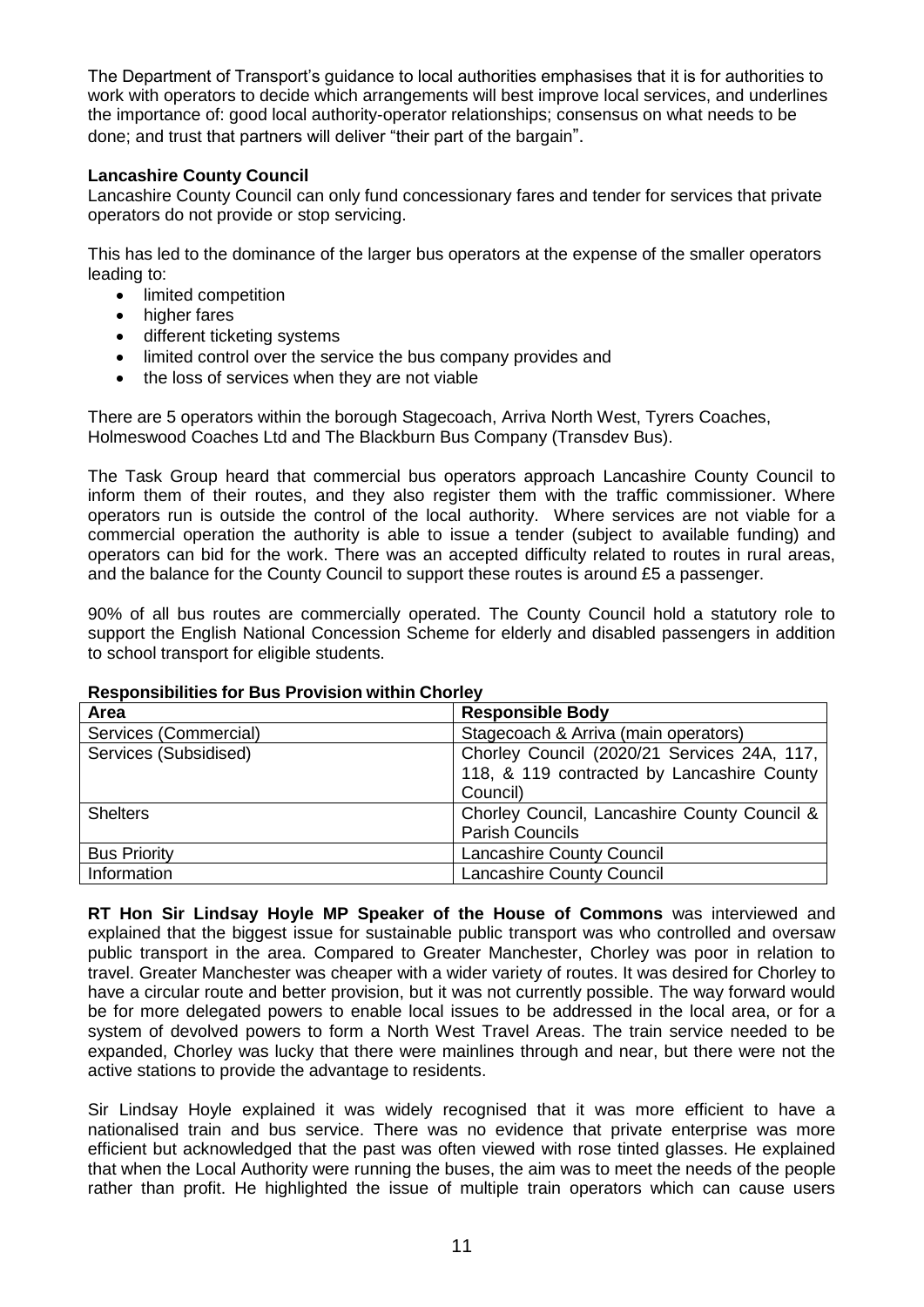confusion and inconvenience as certain tickets could only be used at certain times on certain routes.

Sir Lindsay Hoyle believed to ensure Chorley has more sustainable public transport, a good starting point would be for Chorley Council to seek a greater voice and push for greater control at the local level. Bus and taxi operators should be incentivised to convert to electric and cleaner fuels, and stressed that it was important for the council to cooperate and work closely to ensure good delivery, and felt that a 'lead by example' approach could work with the implementation of electric charging taxi ranks.

Sir Lindsay Hoyle felt that the County Council should be having regular meetings with the District, Town and Parish Councils to ensure all are better informed and that there was a free flow of dialogue and exchange of information.

#### **Recommendations**

- 1. Chorley Council to proactively lobby and engage with Lancashire County Council to encourage a greater role on bus route tendering, service enhancement and communication between all parties.
- 2. Chorley Council to lobby Ministers and the government in cooperation with our Member of Parliament to raise regulation of the buses to obtain local delegated powers.
- 3. Spatial Planning to invite Lancashire County Council to participate in a Member Learning session on the Central Lancashire Highways and Transport Masterplan draft proposals.

#### **Train**

There are three railway lines through the borough with stations at Adlington, Chorley, Buckshaw Parkway on the Blackpool-Preston-Manchester line; Croston on the Preston–Ormskirk-Liverpool line and Euxton Balshaw on the West Coast main line.

The County Council has no control over rail transport, and the operation is the responsibility of individual rail companies, although the County Council is consulted over changes or reduction in services. The responsible bodies are shown below

| Area                     | <b>Responsible Body</b> |  |  |  |  |
|--------------------------|-------------------------|--|--|--|--|
| Track                    | Network Rail            |  |  |  |  |
| <b>Station Buildings</b> | Northern                |  |  |  |  |
| <b>Services</b>          | Northern                |  |  |  |  |

#### **Responsibilities for Train Provision within Chorley**

Northern Rail's focus during the COVID-19 pandemic has been to remain on protecting punctuality across the network to provide the stability their customers deserve and demand. To protect reliability, they have introduced timetables that will reduce services on some lines. Their driver training programme which, in time, will help them return to a fuller service, has been paused because of social distancing rules.

#### **Recommendations**

- 4. Routine consultation with Northern Rail and Lancashire County Council be requested with Chorley Council over changes or reductions in rail service.
- 5. To publicise all the railway stations through communications including "Check out Chorley" and its immediate area to get more people into the borough for social and economic activities and to use the train service.

# To examine all public transport routes and any changes required due to demographic needs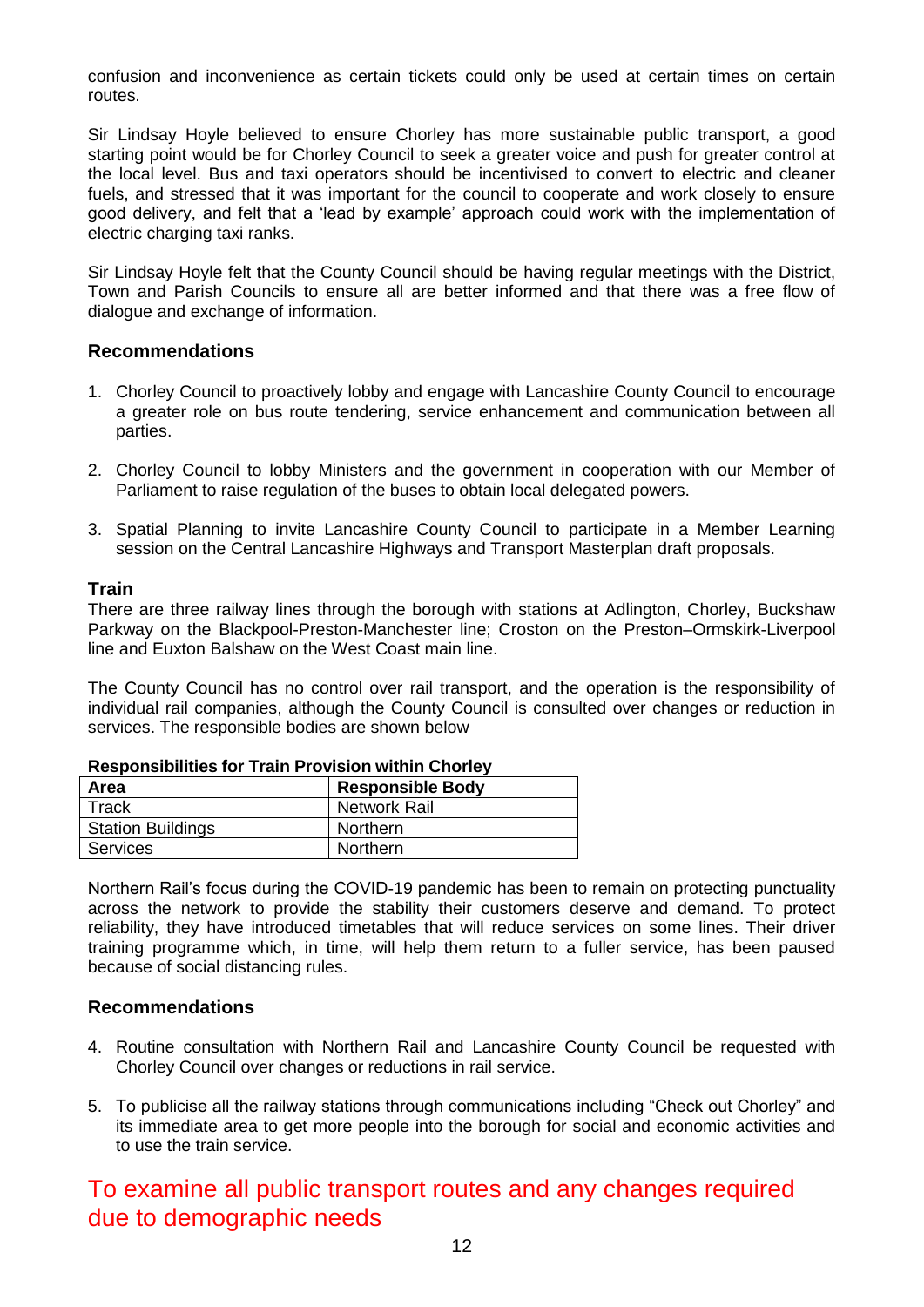#### **Bus**

The main bus operators in Chorley are Stagecoach and Arriva. Between them they provide services throughout the district, and between Chorley and neighbouring towns such as Preston, Blackburn and Bolton. Tyrers Coaches, Holmeswood Coaches Ltd and The Blackburn Bus Company (Transdev Bus) provide specific routes.

The County Council has indicated that no one bus operator will service one route. Following tendering processes there may be a couple of operators servicing a bus route i.e. one in the day and one in the evenings and weekends.

During 2020/2021 there have been changes to bus services and the latest timetable for bus routes is at Bus timetables - [Lancashire County Council](https://www.lancashire.gov.uk/roads-parking-and-travel/public-transport/bus-timetables/)

Under the 2017 Act, the Department Transport has created a prototype [Bus Open Data Service](https://www.bus-data.dft.gov.uk/)  [which aims to provide national fare and journey times.](https://www.bus-data.dft.gov.uk/) By 31 December 2020, operators should have provided bus timetable data; by 7 January 2021 they should provide vehicle location, basic fares and tickets data; and by 7 January 2023, all fares and ticket data.

The Chorley Interchange provides 15 bus stands with seating and covered waiting facilities, a ticket office, toilets and a cafe

The Stagecoach 125 is the 'gold' service, operating at least every ten minutes between B o lton and Preston via Chorley and provides a link north-south through the district. It is the busiest route in the area and has recently been extended to the Royal Preston Hospital. Together with other services in place, it ensures that the A6 forms a high frequency bus corridor, along the north-south spine through the district.

Away from this corridor however, service provision is less frequent, particularly for east-west trips. There is also limited interchange between bus and train services away from Chorley Interchange, with neither Buckshaw Parkway or Croston Station served directly by bus, and very limited service provision to either Adlington or Euxton Balshaw Lane Stations.

There are no bus priority measures in place across the district. The lack of dedicated bus lanes means that buses have no advantage over general traffic on the highway network.

Stagecoach informed the Task Group that for a commercial operator to operate a route it must be viable. When bus routes were no longer viable, the bus company would give notice, and the County Council, would do its best to seek the funds required to maintain the route. It was highlighted that a route that had been removed was difficult to reinstate. The lack of bus routes and services affect the old and the young, in addition to those with health and social mobility issues.

Primarily, routes are focused on car routes that link key places. When Stagecoach provides a change to a major route and frequency it gives 70 days' notice, and consultation occurs with customers and the Local Authority.

Stagecoach indicated to establish a new route was difficult and there are few examples from around the county of a new route being established successfully. Usually, a route is extended after thorough market assessments and research. Each bus required £100,000 a year revenue to break even. New routes that were likely to be created would be with assistance from Section 106 funding. Stagecoach explained that bus routes work the best when they are simplest. If a route was to be split, with a single bus or two per hour detoured, it would cause an imbalance in the frequency of the bus route, it would increase the journey time, and it would be difficult to prove the increased time and change to the schedule would meet the required revenue and patronage.

Stagecoach indicated a new service required revenue and mass housing to justify an extra bus on the network. For a bus to be added to the network, 1500-1600 houses with a clear route was needed. New developments should ideally be placed near or on high frequency corridors and allow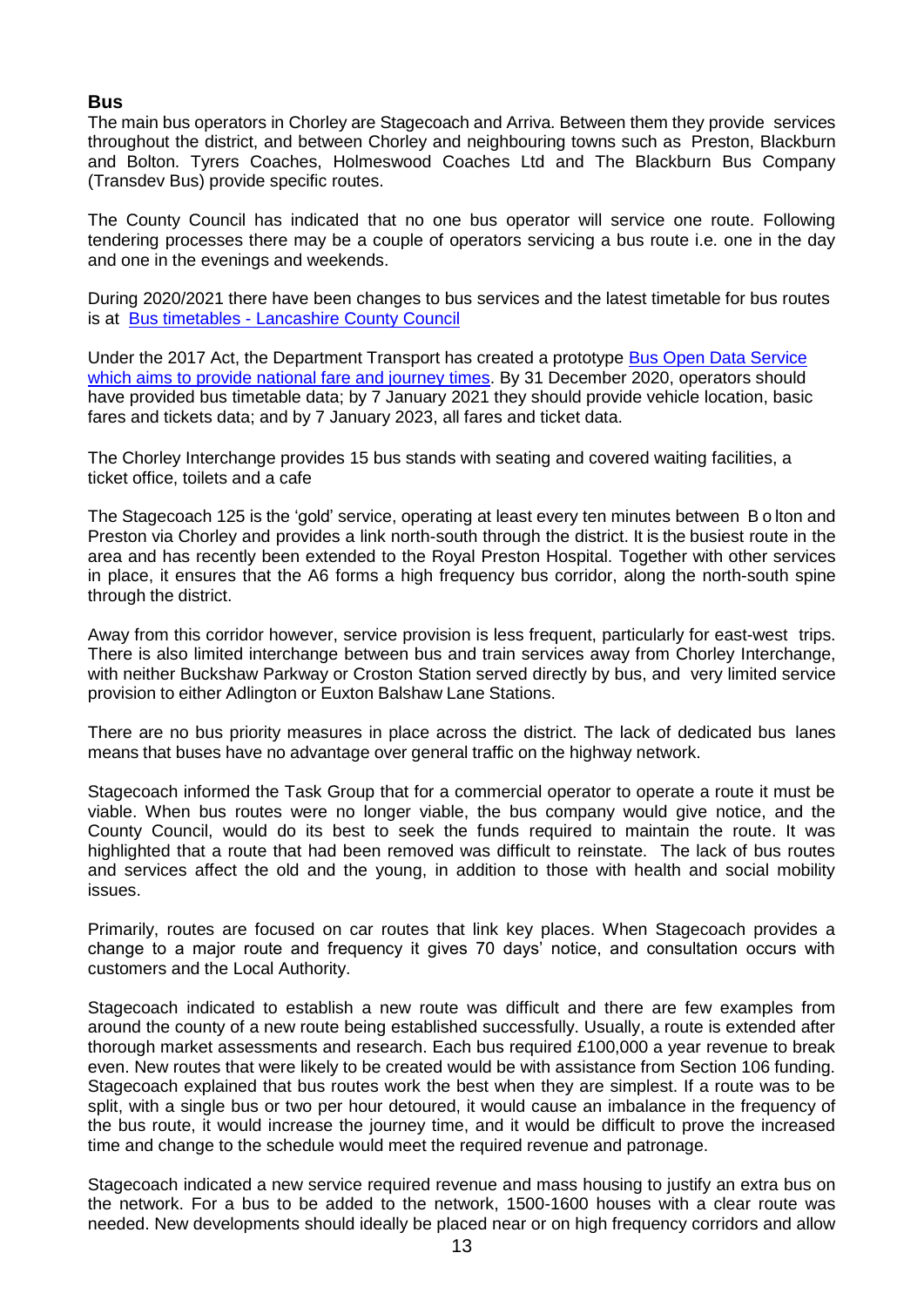people to take advantage of an in-place bus route from day one. Stagecoach suggested houses should be planned according to bus routes, and not expect routes to be made according to houses. New settlements will have greater difficulty obtaining a bus service that was sustainable and viable.

Stagecoach indicated the new Local plan should start on the difficult journey of restructuring the built environment not only for the bus, but for other sustainable modes of transportation. The aim should be to focus on the long term, looking 15 to 20 years ahead. The planning history of Chorley reflected the basic shape of decisions that were made in 1973, designs were made to accommodate the growing use of the car. For the last 20 years, there have been a priority on previously developed land, new developments with curving and looping roads which were difficult for bus routes to be incorporated.

It is apparent the attractiveness of bus use needs to be enhanced through improvements to service provision, routing, frequency, timings and punctuality, whilst the overall passenger experience would also benefit from improvements to waiting facilities, information provision and ticketing.

#### **Recommendations**

- 6. Undertake regular communications activity to educate residents about the bus services, bus routes and ticketing options in the borough to encourage increased bus usage when it is safe to do so. The Council undertakes a borough wide public transport survey using social media & other technology to engage with residents, businesses and employers about bus services and public transport.
- 7. The Council engage with Greater Manchester Combined Authority /Lancashire County Council on cross boundary routes should the Greater Manchester Combined Authorities instigate franchising and request to be consulted on how bus services are run across cross boundary routes and be included in their integrated ticketing scheme.
- 8. Chorley Council will engage with all bus operators to determine and recommend which bus routes are viably operable.
- 9. The Council continues to progress discussions with Lancashire County Council to take over the Chorley Interchange.
- 10. The Climate Change Working Group to further investigate bus routes for new developments in conjunction with the preparation of the Central Lancashire Local Plan.

#### **Train**

[The northern rail timetable is available here.](https://www.northernrailway.co.uk/key-worker-timetables?msclkid=c94287b0319419046648e7aa9cfa1e7d&utm_source=bing&utm_medium=cpc&utm_campaign=Brand%20-%20New%20Timetable%20-%20Exact&utm_term=northern%20rail%20timetable&utm_content=Timetable)

The patronage of the 5 railway stations is shown below between the period 2011/12 and 2019/2020 and shows an increase in 2019/20 particularly after closures in 2018/19 due to electrification works between Preston and Manchester.

|                            | 2011/12 | 2012/13 | 2013/14 | 2014/15 | 2015/16 | 2016/17 | 2017/18 | 2018/19 | 2019/20 | Comments reflected to<br>2019/2020                                                                                        |
|----------------------------|---------|---------|---------|---------|---------|---------|---------|---------|---------|---------------------------------------------------------------------------------------------------------------------------|
| Adlington                  | 109.978 | 109.400 | 109.672 | 110.902 | 115.786 | 122.514 | 114.488 | 102,646 | 134,180 | Hourly services<br>reinstated in May<br>2019 timetable                                                                    |
| <b>Buckshaw</b><br>Parkway | n/a     | 225.250 | 273.856 | 290.266 | 303.892 | 353,688 | 350,390 | 366,486 | 455,016 | Services reinstated<br>lafter closures in<br>2018/19 due to<br>electrification works<br>between Preston and<br>Manchester |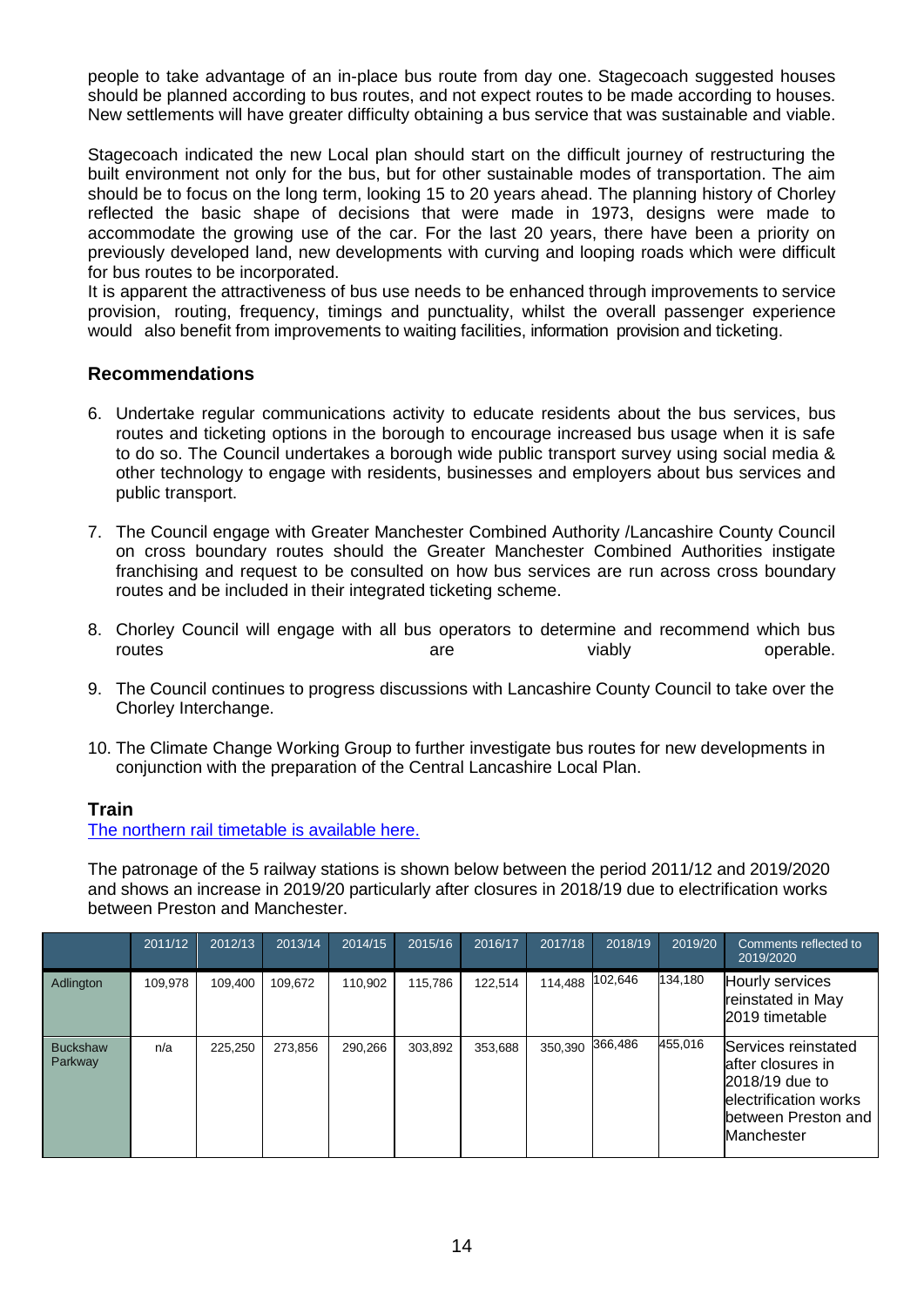| Chorley                       | 836,494   | 841,912   | 843,744   | 720,130 | 650,346             | 695,340   | 662,510   | 567,494   | 698,696   | Services reinstated<br>lafter closures in<br>2018/19 due to<br>electrification works.                                                                       |
|-------------------------------|-----------|-----------|-----------|---------|---------------------|-----------|-----------|-----------|-----------|-------------------------------------------------------------------------------------------------------------------------------------------------------------|
| Croston                       | 44,802    | 46,306    | 47,814    | 45,228  | 46,322              | 47,870    | 48,582    | 35,598    | 47,318    | Preston – Ormskirk<br>services were<br>increased to hourly all<br>day in May 2018<br>(apart from Sundays).<br>Very badly affected<br>by disruption in 2018. |
| Euxton<br><b>Balshaw Lane</b> | 61,342    | 58,158    | 58,582    | 64,792  | 72,726              | 77,156    | 78,918    | 62,740    | 77,936    | Services reinstated<br>lafter closures in<br>2018-19 due to<br>lelectrification works<br>between Preston and<br>Manchester                                  |
| Total                         | 1,052,616 | 1,281,026 | 1,333,668 |         | 1,231,318 1,189,072 | 1,296,568 | 1,254,888 | 1,134,964 | 1,413,146 |                                                                                                                                                             |

[Source: https://dataportal.orr.gov.uk/statistics/usage/estimates-of-station-usage/](https://dataportal.orr.gov.uk/statistics/usage/estimates-of-station-usage/)

Northern Rail indicated there has been significant investment made to the Bolton corridor trainline, which runs through Chorley. Electrification occurred in February 2018. Tracks had been relayed on the West Coast Main Line which increased top speeds from 75mph to 100mph.

Various stations across the region have been refurbished and their capacity increased, and technology installed to provide greater customer information. Lifts at Chorley station have been awarded funding and the project will start once Northern Rail has scheduled this into their timetabling of works.

Northern Rail indicated a significant challenge faced in the North West was the congested rail networks. The network is at full capacity and this limited flexibility and the potential to add stations.

#### **North West Manchester Rail Study**.

Consultants AECOM have been appointed to carry out a study concerning the railway network across Lancashire and parts of Greater Manchester, known as the North West Manchester Rail Study. This work is being conducted on behalf of Transport for Greater Manchester (TfGM), Blackpool Council, Blackburn with Darwen Borough Council and Lancashire County Council

The network being considered covers the following corridors:

- Manchester Wigan Southport/Kirkby
- Manchester Preston Blackpool N / Lancaster
- Preston Ormskirk
- Manchester Blackburn Clitheroe
- Blackpool N/S Preston Colne/Burnley MCR Rd
- Lancaster Morecambe/Heysham Port

The first stage of the study will seek to develop an in-depth understanding of the rail market in the study area by drawing together the evidence across various relevant studies, analysis pieces and policy documents that exist, and then combining this with new supporting analysis.

The second part of the study will develop and assess a number of service concepts at a relatively high level for the development of a strategy for the study area rail network. The strategy output will include analysis of demand patterns and infrastructure requirements, including an assessment of the deliverability of each of the concepts. This new analysis, along with the other evidence gathered, will be used to inform a recommendation of which concepts have the potential to improve service provision on the network. These concepts can then be prioritised by the rail industry for more detailed consideration in the future.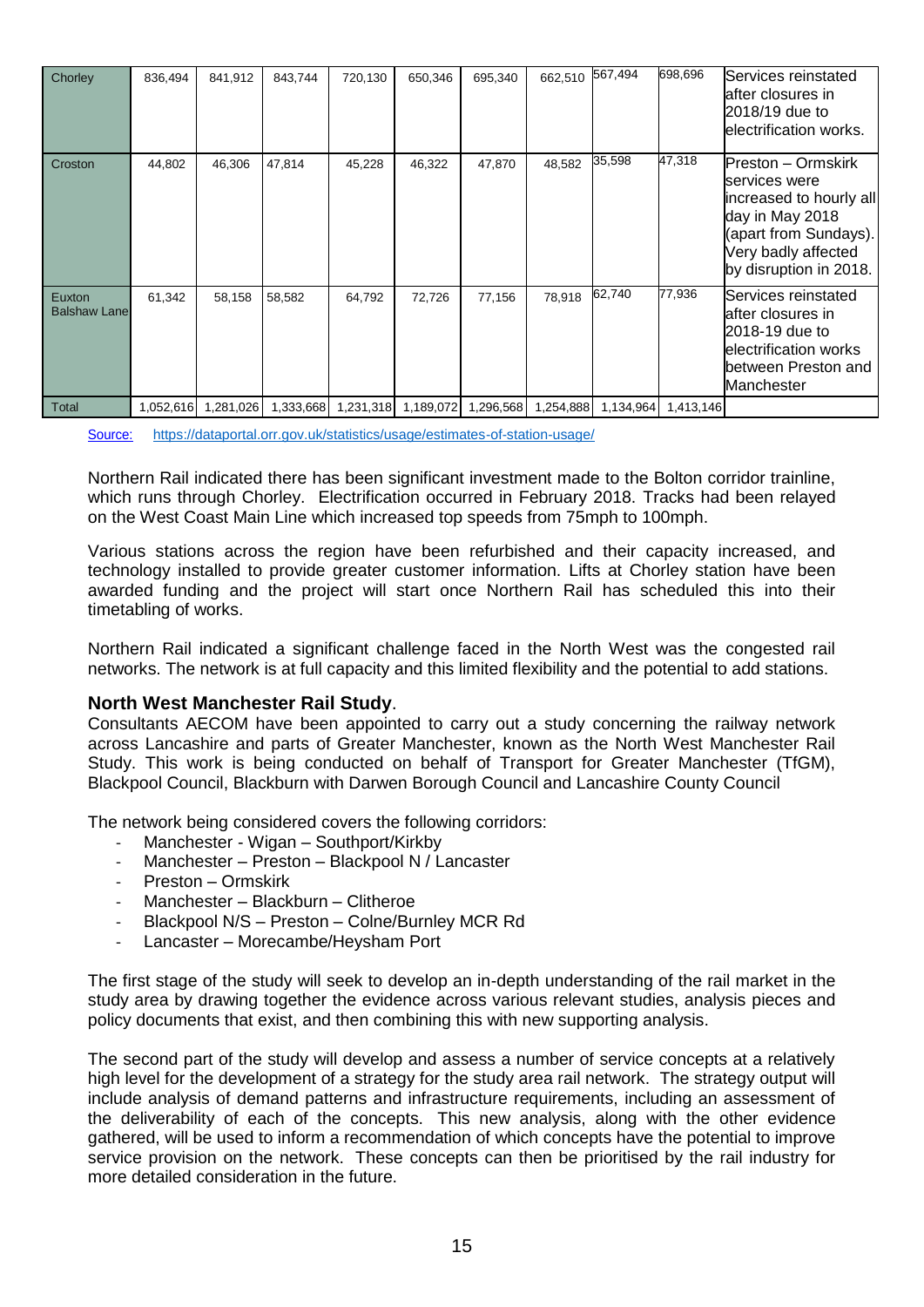A key stage of the evidence gathering process is the input from different stakeholders including, rail industry bodies (TOC's, Network Rail etc), Community Rail Groups, and District Councils. AECOM intend to reach out to the individual districts including the Council within Lancashire to ensure they capture any thoughts on issues or aspirations for rail services in the study area.

The study is to focus on how we can make the best use of the existing railway routes across the region, to greater benefit than today. The study will not be considering solutions for local station issues such as accessibility, staffing, maintenance etc. The scope will consider:

- **Connectivity**
- **Frequency**
- Journey times
- Train capacity / crowding issues
- Future service aspirations

#### **Reopening of Coppull Station**

Chorley Council has an aspiration to reopen Coppull Station working in partnership with the County Council, Network Rail and Northern Rail. The Central Lancashire and West Lancashire Rail Study 2020 for the authorities investigated potential rail improvements on a number of lines including the Preston to Ormskirk line.

Coppull Station is looked at with 3 potential locations. For any station to be delivered here, significant work is required to improve the West Coast Main Line (WCML) which has previously ruled out reopening this station. Improvements to the WCML will be required to deliver HS2 and this could offer the opportunity to develop a station on a spur away from the main track as is the case at Euxton Balshaw Lane. The track in this area could only extend to 3 tracks not 4, so any station serving Coppull would be a single platform station with an island configuration. However, Coppull alone would not support the costs needed to develop this line, it would either need the investment from HS2, or if it is not provided by the rail industry, justification for development would come from demand for higher passenger numbers from surrounding areas such as Charnock and Standish resulting from increased housing delivery in this area. A park and ride facility may also assist in attracting higher number as has been the case on Buckshaw Village aided by an increase in local housing delivery.

#### **Recommendation**

- 11. The Council (Spatial planning) will use reasonable endeavours to safeguard a site for the reopening of the Coppull rail station in the Central Lancashire Local Plan, include the project in the Central Lancashire Highways and Transport Masterplan and engage with Lancashire County Council and relevant partners to bring this forward.
- 12. The Council to lobby for improved railway services across the borough at stations such as Adlington.
- 13. The Council to lobby to improve our rail connections to the airport at stations in addition to **Chorley**

### **To tackle social isolation (public transport) in all areas of the borough**

Access to public transport is key to enable residents to travel beyond their immediate neighbourhood to amenities. Good access to public transport helps to reduce the reliance on private cars. The distances that people are prepared to walk from their homes to reach public transport is determined by the various factors including the quality of the public transport, the safety of the area and the length of the journey. It is generally assumed that people would be prepared to walk further to a railway station, up to 10 minutes than they are a bus stop, 5 minutes.

The importance of the issue was understood by the County Council and all stakeholders who gave their time to the Task Group.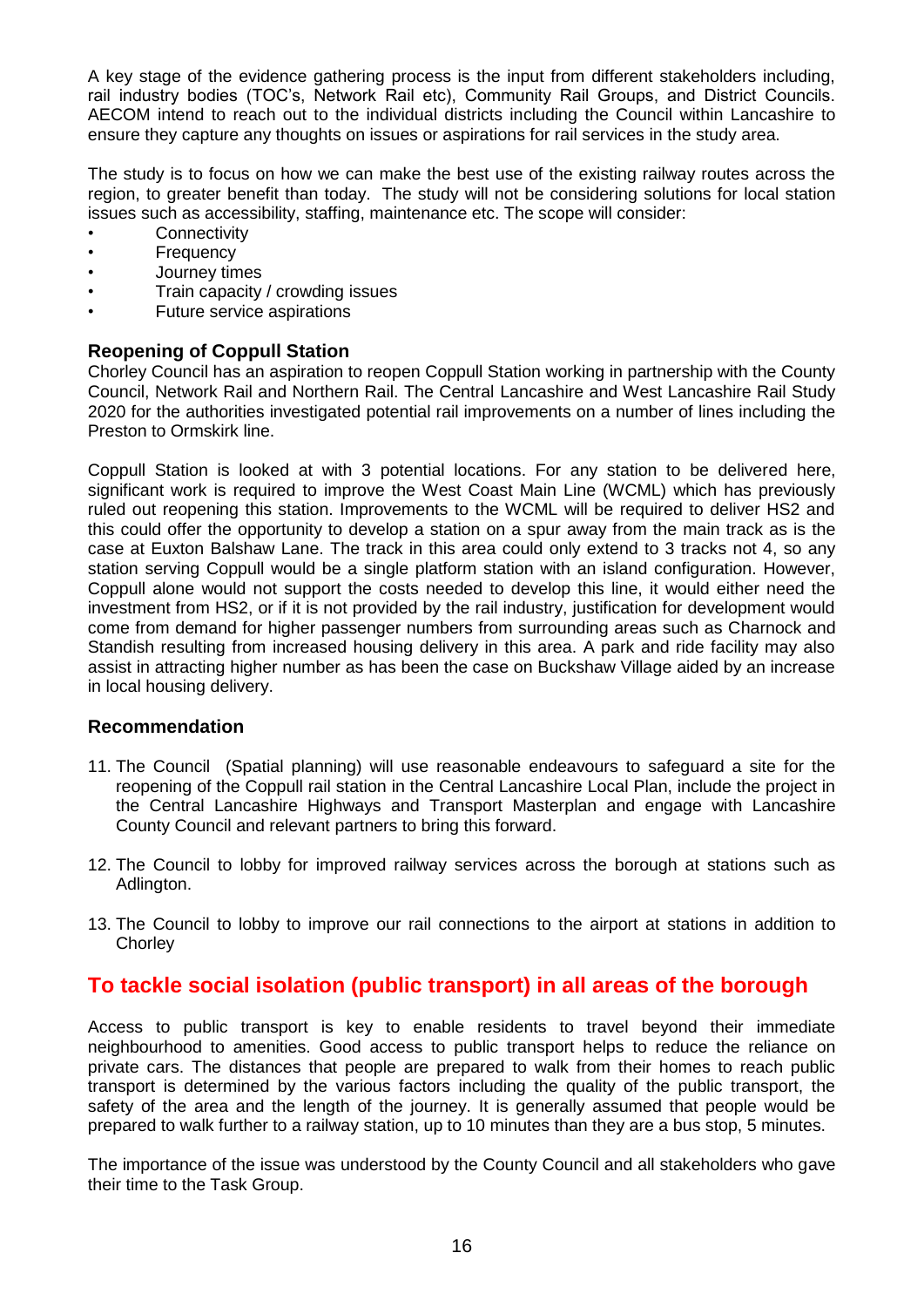The County Council consider buses are the key to tackling social isolation. The bus allowed those to gain access to health care, education, and employment. However, buses need to be sustainable and the costs of operating needed to be covered.

Stagecoach currently operate a 'Back On-Board' scheme, which includes half price tickets to job seekers. Driver and customer assistants have undergone training to help people with disabilities, and to understand their needs and provide the right service.

Central Lancashire Dial-a-Ride provides a community, door to door transport service and had been operating since 1982. The fleet consists of six minibuses, three were used daily. The service covers certain areas on specific days and times, with customers required to book 24 to 48 hours in advance.

To use Dial-a-Ride, users had to be members. There was no age limit in place and the only requirement was for the user to be unable to access other means of public transport.

The Community Car Service is a volunteer car scheme with six volunteers and volunteers used their own vehicles to take passengers to their destinations, usually appointments or shops. There was difficulty in finding volunteers.

Prior to the Covid-19 pandemic, 30,500 trips were made a year, with 29,000 through Dial-a-Ride and 1500 through Community Cars.

Dial-a Ride's funding has seen a 30% reduction in the previous 5 years from Lancashire County Council. Chorley Council has provided funding since 2020 for three years, but Dial-a Ride indicates it does not cover the whole service and cutbacks have been made. Other sources of funding have been explored including the Big Lottery, and funding bids for environmentally friendly minibuses.

#### **Recommendation**

14.

- a. Undertake communications activity to highlight the work of Dial-a-Ride including the community car scheme, how it can assist the community and dispel the myth the service is just for the elderly and publicise their need for volunteers.
- b. Dial-a-Ride be invited to attend a Chorley Liaison meeting to raise awareness of the service for both users and volunteers.
- c. Dial-a-Ride be invited to make contact with the Parish Council clerks as there was significant interest from Members to have a Dial-a-Ride service in their Wards and Parishes. This should include regular articles IntheBoro and IntheKnow and notice board communications.
- d. In addition to funding the Council explores how it can work with Dial-a- Ride to develop it's offer to residents by working with local VCFS partners and the health community e.g. hospital appointments, vaccination appointments etc.

### **The Opportunities for sustainable funding for buses**

#### **Funding from Lancashire County Council**

The County Council's budget for support for public transport in January 2020 was £3 million with a further allocation of £1.5 million for 2020/21.

The Department of Transport, early 2020 provided one off funding to the County Council to encourage public transport use over private car use. Due to Covid-19, there had been a disruption to both funding and passengers.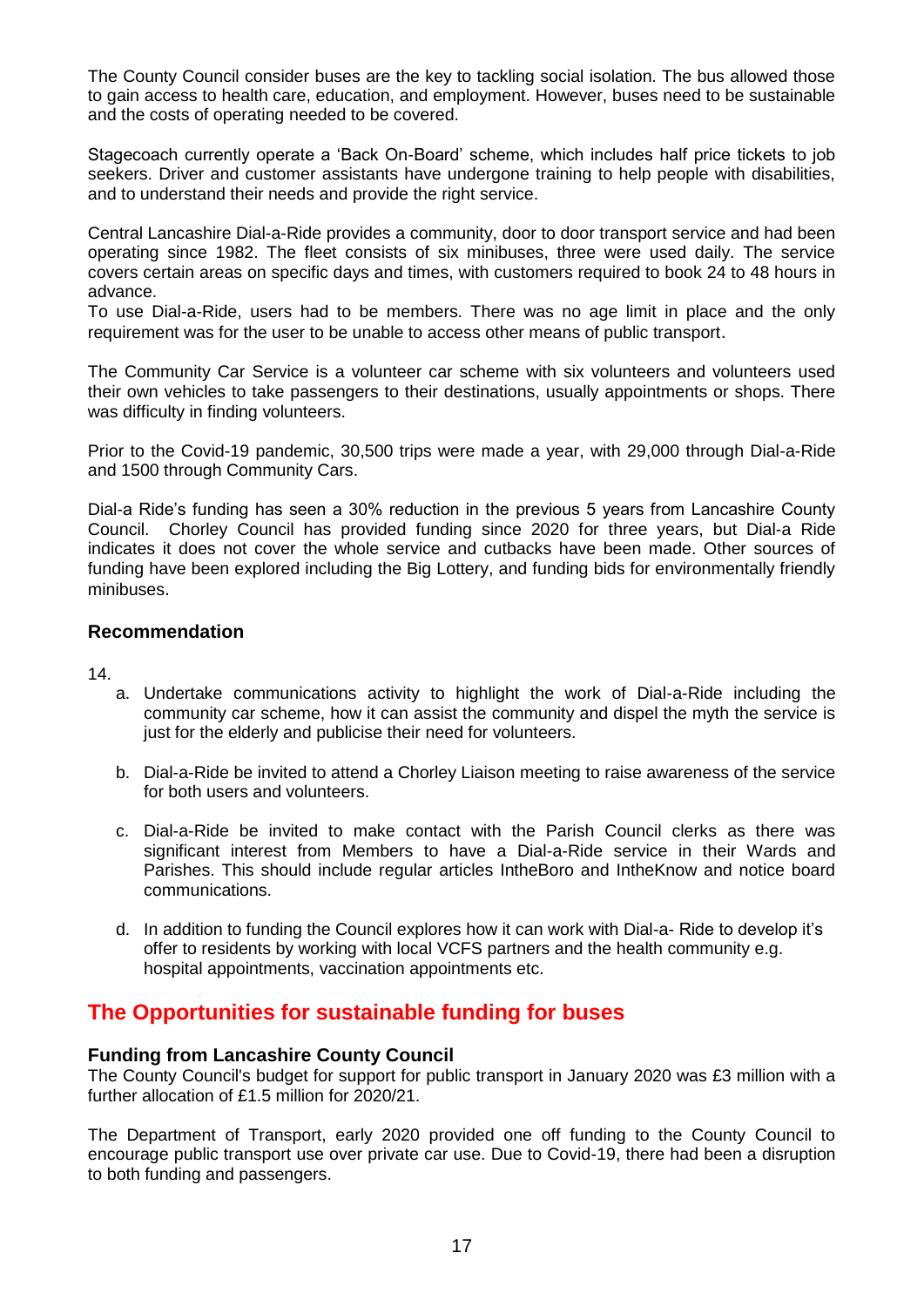The funding ties in with the County Council's 2020 budget commitment to invest additional money into bus services over the coming years and will be aimed at continuing to deliver a tendered bus service network that complements and supports the commercial bus service network.

The County Council has continued with their identified priorities to sustainably link communities, particularly in rural areas where many people rely on public transport services, and to increase the frequency of a number of services where there is most demand, developing more sustainable and attractive services for the future.

The County Council recognise sustainably funding every conceivable public transport need is not possible, therefore providing better services in accordance with the identified priorities will be a key element of any funding commitments going forward.

The DfT funding submission was based on improving and extending current supported bus services, restoring lost services and supporting new bus services. The funding for Chorley and South Ribble strengthens and extends the existing Monday to Saturday daytime Service 119 between Chorley and Astley Village extending the service through to Leyland and restore links for the unserved parts of Buckshaw Village as well as reconnecting a direct bus service to Chorley Hospital from throughout the whole extended route.

Additional funding opportunities are limited. The Department of Transport may provide further funding in the future but this is unknown.

Comparisons were made between the operation of public transport in Lancashire and the Combined Authority of Greater Manchester. The benefits were significantly greater, which also included larger awards of funding due to the influence and accountability of an elected mayor.

The County Council indicated there were proposals to have an integrated smart travel project to provide the best prices across the north with an Oyster style scheme, but an agreement with the commercial partners could not be agreed.

There was also the creation of a local data hub to link into journey planners, but Lancashire County Council were not currently using this due to cost.

#### **Recommendation**

15. Chorley Council to lobby Lancashire County Council to create a Public Transport Task Group to scrutinise transport routes and opportunities across Lancashire

#### **Funding from Chorley Council**

Large parts of Chorley are reliant upon subsidised bus services. Only Chorley Council itself currently provides a contribution re-assessed yearly towards any bus service in the County. This contribution helps to provide certain evening and Sunday services in Chorley that the County Council would not normally subsidise:

Daytime: Service 117: Chorley – Weld Bank Service 118: Chorley – Collingwood – Lower Burgh Service 119: Chorley – Astley Village – Buckshaw Village – Leyland – Preston restoring the link via the Hospital and areas of Buckshaw Village away from Central Avenue.

Sunday and Evening

Service 117: Chorley – Well Bank Service 24A: Blackburn via Lower Wheelton, Abbey Village, Feniscowles Service 118: Chorley – Collingwood – Lower Burgh Service 119: Chorley – Astley Village – Buckshaw Village – Leyland – Preston

No Parish Council in the borough provides any funding to bus services.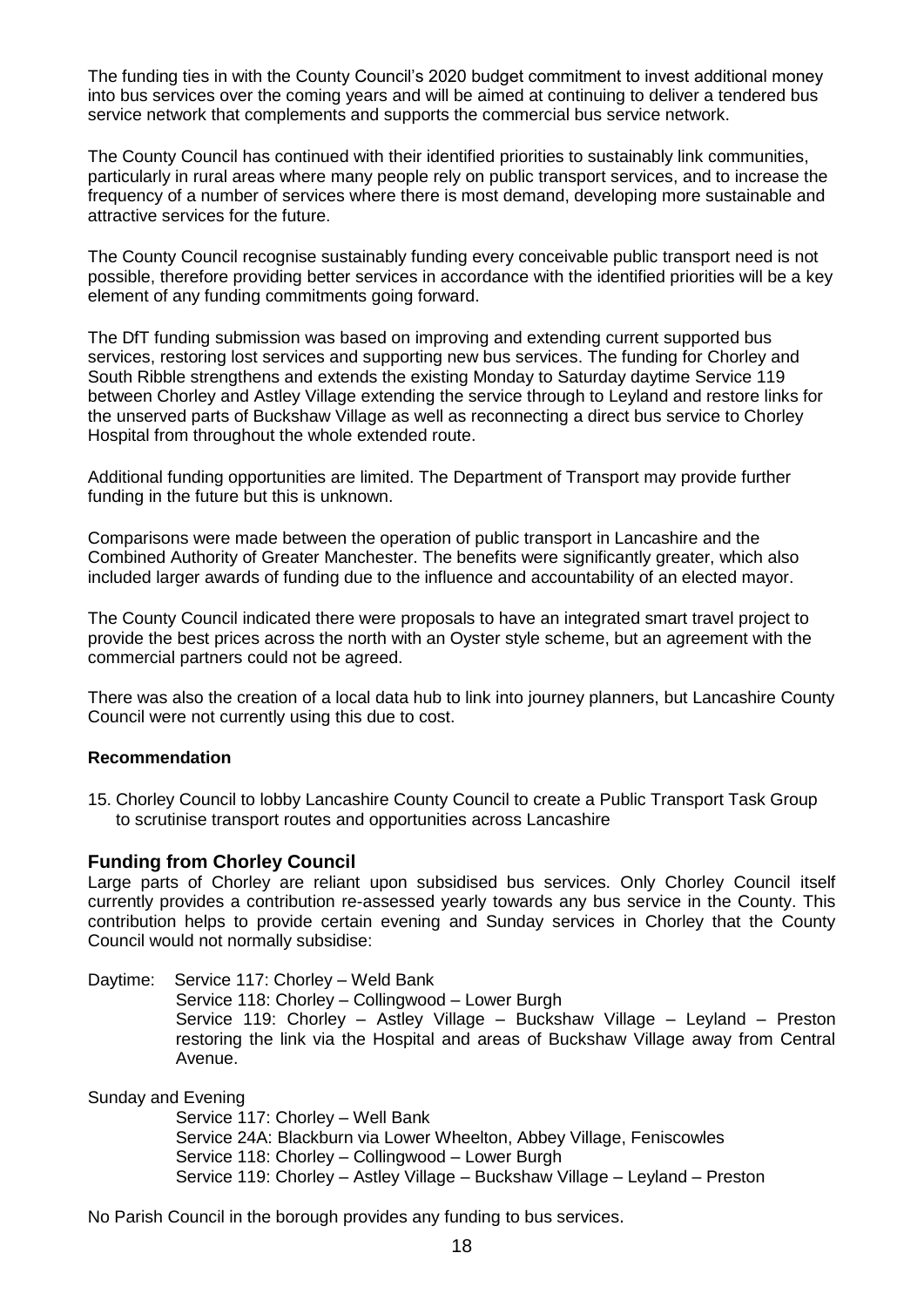#### **Funding for environmental facilities**

The County Council are limited in the ways it can influence bus services to be environmentally friendly, but there are opportunities for bus companies to bid for funding from the Department for Transport to use cleaner vehicles, when opportunities arise

The County Council has indicated there is currently a trial underway with the use of hydrogen and electric buses, but until the trial was completed it could not be elaborated on. There was uncertainty to the enthusiasm of public transport providers to use electric or hydrogen vehicles without funding in place because of the additional costs associated with these types of vehicle at the current time.

Stagecoach has indicated their newest buses in the fleet used basic diesel, but were Euro 6, being cleaner than a Euro 6 car. Whilst one bus can get 75 cars off the road. Prior to Covid-19, Stagecoach pledged that after 2024, they will not purchase any new emission producing vehicles. It was hoped that the pledge could be maintained. A bus is expected to last for 15 years and a single deck bus costs £180,000, and a double £250,000. An electric single deck bus cost between £380,000 and £400,000, and hydrogen cost £550,000. In addition to the cost of the bus, there were also infrastructure expenditure required. A new substation would be needed at every depot with electric buses. Hydrogen buses would require substantially modified workshops.

Stagecoach indicated the process to procure funding was competitive. Funding is offered through De Minimis, Transforming Cities, Clean Bus Technology Fund (CBTF), Electric Bus Town and Metro Bus Networks.

#### **Planning obligations**

Where the scale of development justifies the needs for a bus service a planning obligation (S106) can provide funding for a bus service and bus stops. However, issues may arise once the funding comes to an end if the service is not viable. When this occurs the bus company will give notice, and the County Council will then do their best to seek the funds required to maintain the route. If this is not possible the route will cease.

#### **CIL funds**

The Council's Infrastructure Funding Statement 2020 indicates what Strategic infrastructure schemes could be considered for CIL funding and this is updated regularly subject to member approval.

Parish CIL funds are provided through the Neighbourhood Portion – The CIL regulations require the CIL charging authority to pass 15% of CIL receipts collected within the neighbourhood area in which the development takes place, to the Local Council.

#### **Other Funding Initiatives**

A Workplace Parking Levy (WPL) is a charge on employers who provide workplace parking, a type of congestion charging scheme. Nottingham City Council has introduced a WPL to tackle problems associated with traffic congestion, by both providing funding for major transport infrastructure initiatives and by acting as an incentive for employers to manage their workplace parking provision.

Money raised from the WPL has helped to fund the extensions to the existing tram system, the redevelopment of Nottingham Station and also supports a link bus network in the city.

Employers, rather than employees, are responsible for paying any WPL charge, although employers can choose to reclaim part or all of the cost of the WPL from their employees. The charge for the existing WPL licensing period is £428.

#### **Car Sharing**

**[Shared Wheels](https://liftshare.com/uk/community/sharedwheels)** is Lancashire Liftshare which offers the opportunity to share a car ride and split the cost. It is free to join and by entering a journey details the matching database shows everyone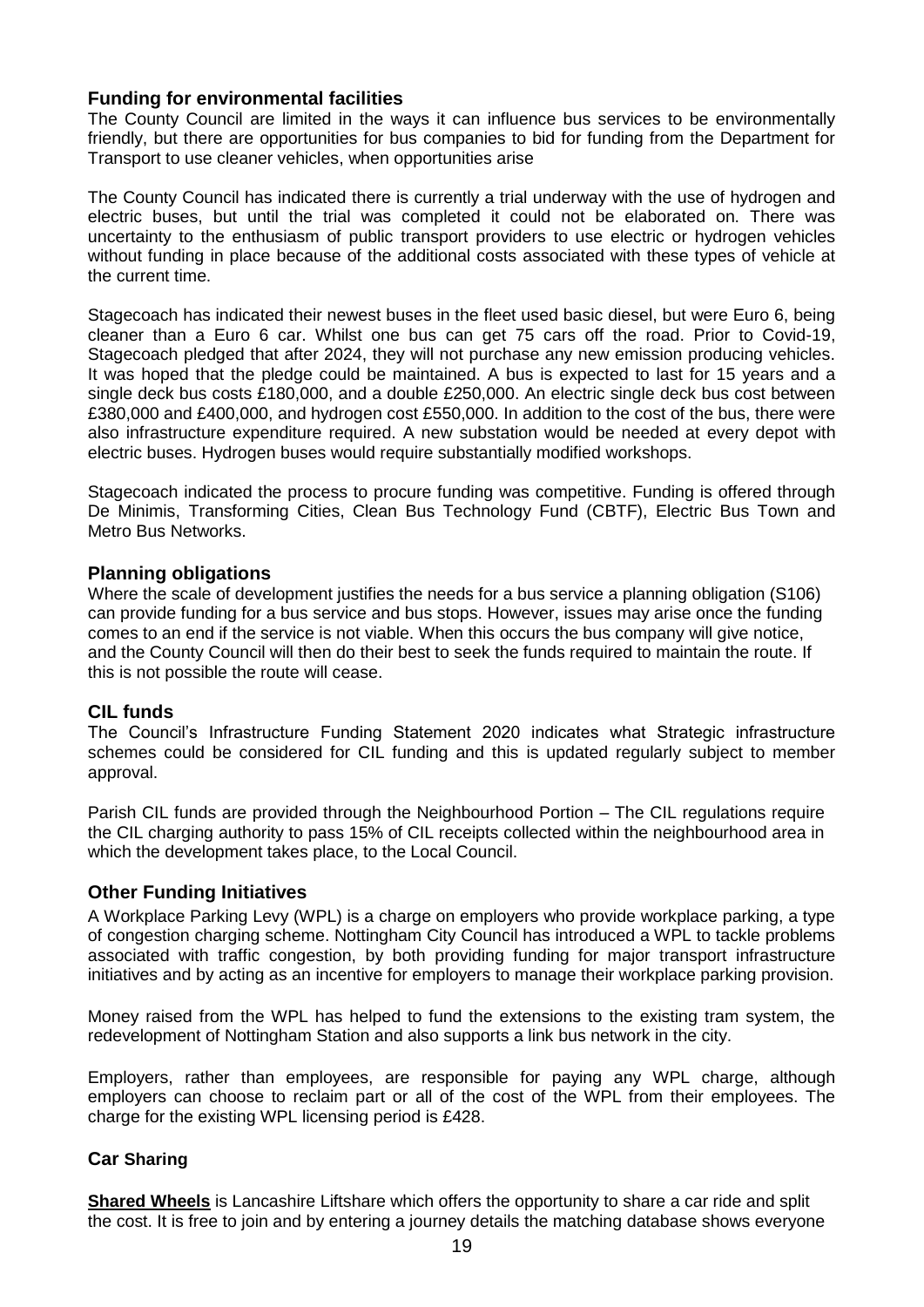else going to the same place and you can start to share a journey.

**[Car sharing](file://///MOD/mgReportDBDocs/8/0/3/R00003308/Shared%20Cars%20-%20List%20of%20Car%20Clubs%20in%20the%20UK%20-%20CoMoUK)** is also becoming an increasingly popular way of using vehicles for short period of time. Whether a driver needs a car for a few hours or several days, car sharing is an affordable alternative for quick access to vehicles. Car sharing services, more commonly known as car clubs, operate in communities across the UK and serve hundreds of thousands of drivers each year. In addition to convenience, car sharing is an affordable alternative to car ownership or traditional car rentals for occasional drivers. They are also environmentally friendly, offering low carbon transport solutions, and help to reduce the number of cars and congestion.

A car club offers affordable access to shared vehicles 24 hours a day, seven days a week. Members book a vehicle and pick it up from designated car parks. A vehicle can be reserved online or by phone with as much or as little notice as needed. Cars can be booked for an hour or several days. Car club members are generally provided with a swipe card, which is used to obtain keys from the vehicle. Once a member has finished using the car, they return it to the same location. Payment is then calculated and charged to a member's account based on how long the vehicle was used.

#### **Recommendations**

- 16. The Council should explore the feasibility of attracting a community car share club to the borough.
- 17. When appropriate, the Council to actively promote car sharing for staff at both Town Hall and Union Street, using methods including but not limited to IntheKnow, IntheBoro, and Lancashire Shared Wheels

### **To engage with different stakeholders to understand what steps they are taking to provide sustainable public transport and understand how the council can help them.**

The County Council informed the Task Group that bus companies have invested significantly to upgrade their fleets, with new buses that are capable of contactless payment, featured Wi-Fi, were more comfortable, and included enabled device charging and on-board screens.

Stagecoach have three initiatives for Sustainable Public Transport, bus priority, integrated ticketing, and digital information.

 $\Box$ Bus priority

> Dedicated bus lanes in town and city centres improve bus journey times, and thus increases the attractiveness of the bus as an option for transportation. Chorley has no dedicated bus priority routes.

 $\Box$ Integrated Ticketing

Tickets can be purchased that were valid on all buses. These tickets were aimed towards younger users and can be paid contactless, or through the app.

Digital Information  $\Box$ 

The app can show where all the buses are, and journeys can be planned more efficiently.

Northern Rail has improved their flexible tickets and introduced season tickets which can be paid for and displayed on their phones.

There is a new mobility scooter scheme in place, the updated trains have greater allowances for more mobility scooters although the service requires pre-booking to ensure compatibility. However Northern Rial did indicate some stations were not accessible for the mobility scooter scheme e.g. Adlington Station.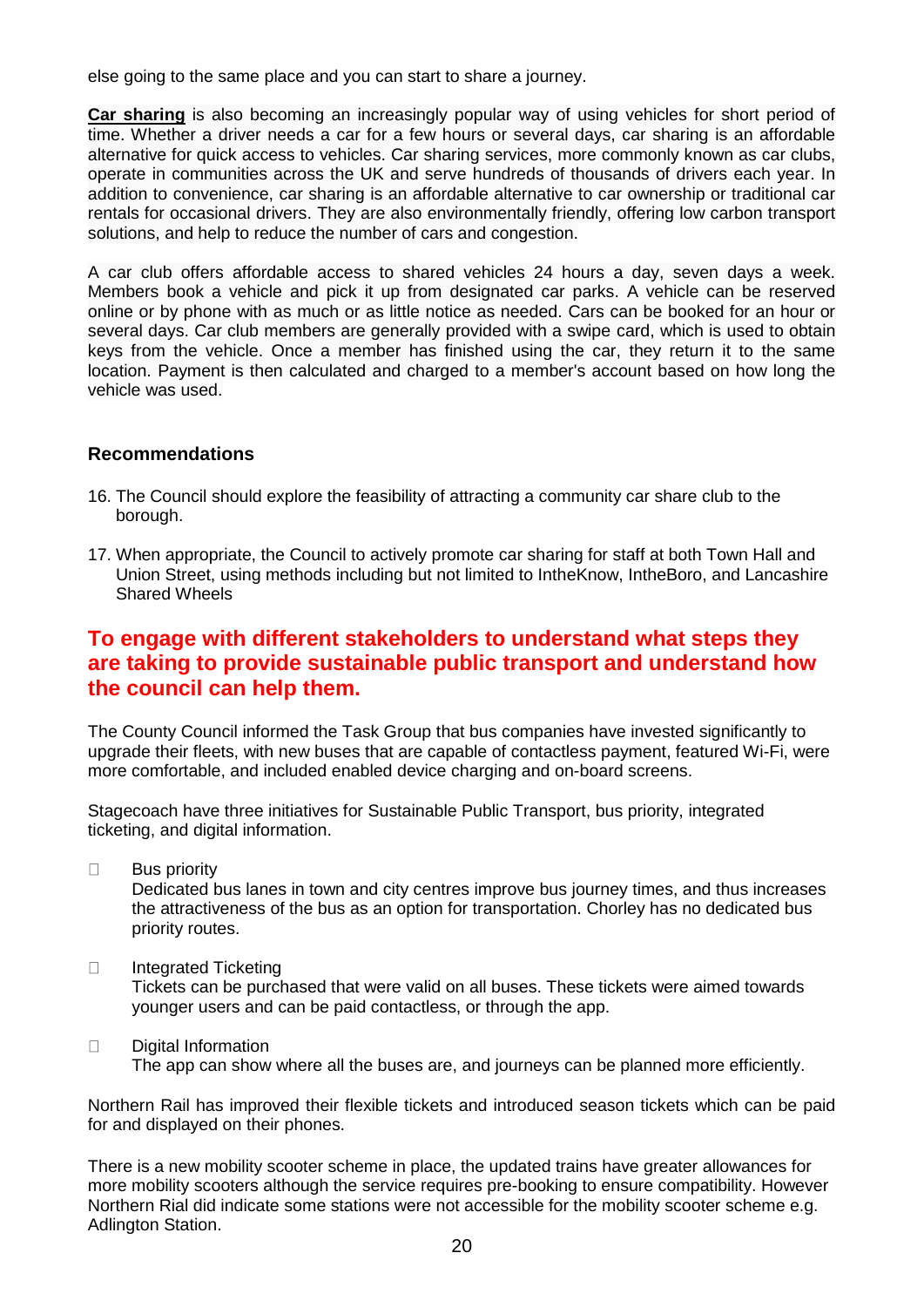#### **Recommendation**

18. The Council will work with all transport partners to improve accessibility, timetable and facility provision across the borough including an Oyster card for all journeys.

### **Cycling**

Lancashire County Council is the local transport authority and responsible for the management and maintenance of the local highway network and the promotion of sustainable forms of transport including walking, cycling and bus use.

The Council is working with consultants Tetra Tech to prepare a Highways and Transport Strategy for Chorley and this will involve the identification of cycling and walking schemes/requirements to support the delivery of the proposed development sites in the Local Plan and maximise sustainable travel, along with an indicative cost of each scheme.

The schemes will provide the ability to increase both commuter cycling and cycling for leisure which in turn will lead to a change in cycling culture. The consultants will focus on missing links in the network, junction treatments through which to improve safety, and other infrastructure improvements through which to make cycling a safe and attractive alternative to the car.

#### **Recommendations**

- 19. Chorley Council to work with Lancashire County Council, the Canal and River Trust and other organisations to identify cycle opportunities, and plan for the implementation of cycle routes and cycle hubs.
- 20. Establish a Cycle Task Group to look at cycle opportunities, and cycle routes in the borough.
- 21. The Council should explore the possibility of electric charging points on council buildings to allow people to charge their electric bikes.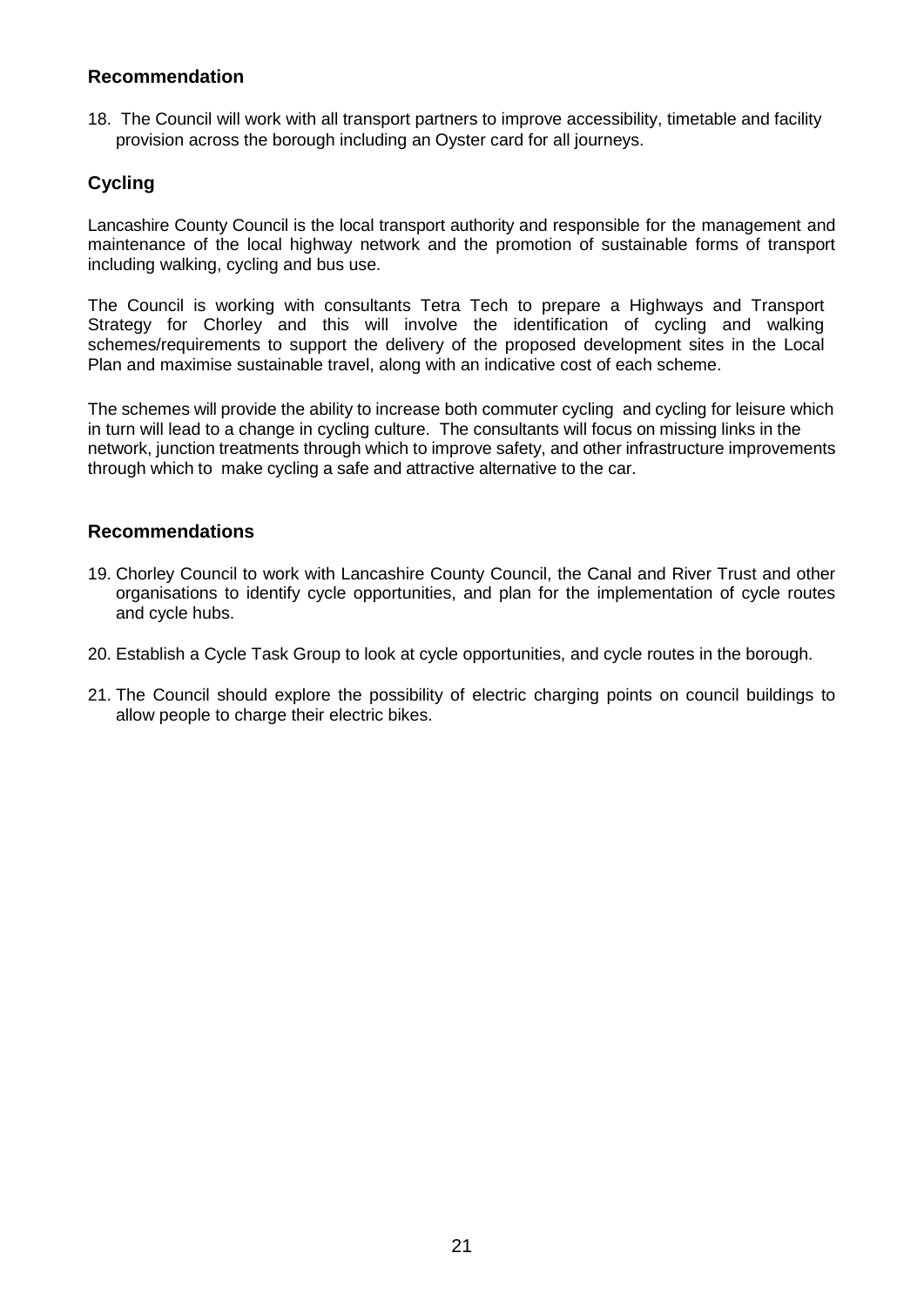## Appendix 1 – Resident Feedback

 $\overline{\phantom{a}}$ 

 $\overline{\phantom{a}}$ 

 $\overline{\phantom{a}}$ 

 $\overline{\phantom{a}}$ 

*"I am a regular (now becoming an irregular) user of the current busses.*

*I'm 23 and I have lived in Charnock Richard all my life and have a full time job in Chorley Town Centre.*

*I* use these buses daily, I am a young adult who relies on this service to get to work but recently the *service changed from Preston Bus to the current company and since then I have experienced numerous problems and it has started to make life more inconvenient.*

*During the current COVID-19 pandemic I very rarely carry cash as most places will now only accept card but unfortunately this bus will not accept card and they also don't carry change so you either have to pay the exact amount of cash or pay so much extra than usual for a ticket because they don't have change vouchers. This is so difficult because we live in modern times where most people don't carry cash anymore. If given this current bus company so much more money than I should have just because I didn't have the right amount of change and they've had to keep it.*

*Another issue I have is the times, the last bus is at 6pm which for people like me who work past that time it means I have to walk home which usually takes over an hour. I'm not saying the service needs to run until a ridiculous time of night but maybe an extra 2 and a half hours just so that people who work throughout the day have the chance to catch the bus instead of battling these harsh winter walks home. This brings me to my last thought and I know this is a difficult one as I know you need availability from the drivers and obviously the bus it's self but I think it would be nice if the bus came every 30 mins because I understand that traffic may be bad which will cause the bus to be late but if we had more busses running people wouldn't have to worry about that because in another 30 mins another bus will come and people like myself won't be late for work.*

*For the past 4 weeks now I no longer catch the bus from my home village, instead I walk to Coppull so I can use another service which accepts card payment and comes every 10 minutes. I would rather make the journey on foot to another village rather than use the service in Charnock Richard and it's a real shame because it's taking time out of my day and the bus is losing a regular passenger."*

*"Just a quick note that I use the bus from Charnock Richard to Chorley pretty regular at various times of the day. Also use it to get to and from Eccleston."*

*"I live in Charnock Richard and we have a bus every hour - the 337 or the 347. Holmswood are the current provider of the service and are reliable, friendly and safe. For me personally the bus is a lifeline. My husband passed away in 2018 and as a nondriver the bus gives me independence. I know this view is shared by many in the villages who rely on this service. I use the bus two or three times a week to shop, go to the bank or post office. I hope this feedback is helpful."*

*"I would like to comment as a parish and district councillor covering Astley Village.*

*Astley Village was built with 10 bus stops and a 15 minute bus service into Chorley. Those living here today still want that service. However we would be happy with two buses an hour because that would enable residents to routinely and reliably connect with other routes to travel further. An hourly service is only really of use to those without deadlines to meet and therefore restricts the number of users and leads to the service being less viable. The old Chorley circular is remembered with affection. It was well used and reliable and connected with both bus and rail services. It also enabled residents to travel to other parts of Chorley. The reinstated service 119 does not go where most residents want to.*

*Chorley Council need to pressure LCC for greater input into bus route tendering."*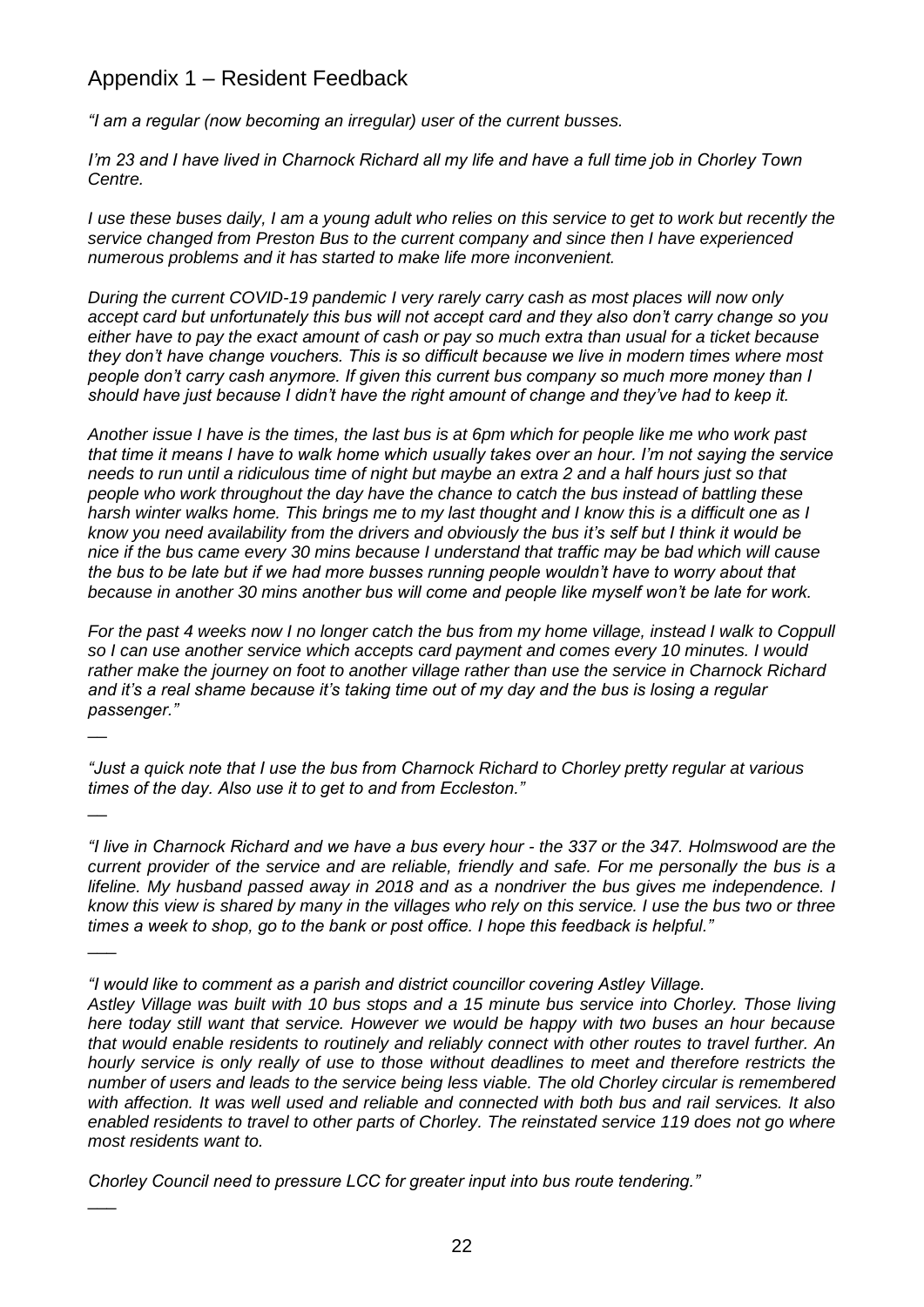*Whilst the Covid epidemic is with us, the numbers using this service have been low because people are not going out and socialising the same, and are advised to avoid public transport.*

*However, under normal circumstances, the 24A is a very useful travel option for many, from students going into town for casual evening work, for adults wanting an evening out in Chorley without having to drive, and for other situations.*

*We have residents who for medical reasons can't drive, be it visual impairment, epilepsy recovering from surgery. For some people the bus is the only option and removing the 24A would increase their loneliness and social isolation - for instance the old people's accommodation at Ryecroft and Ryefield Wheelton and Woodland View Chorley, all of which have a bus stop right outside."*

*"Look at the big picture, include cycles, e-scooters rather than just public transport and private car use. Bus fares are expensive and the last time I travelled by bus, I was the only one that paid as all other passengers used bus passes through subsidised travel. Do not build cycle ways as cyclists prefer to use the roads."*

*"I would like the council to recommend to LCC and central Government that transport policy be logical and joined up, especially with regard to multi modal transport with cycling at the heart of any policy.* 

*I have noted on the new CAF EMU trains that there is now no specific green sticker band or dedicated area for cycling. Only Disabled Access. On one hand we see in the press that all bodies are promoting cycling but when we arrive at the station there is no actual dedicated carriage space. Checking the Northern Rail website we see cycles are accepted and everything is at the discretion of the train manager. It's all a bit ish ish if you get my drift. Cycling services need defining on local train transport.* 

*There are never enough cycle spaces on Pendalino and other types of Inter City trains. You have to book in advance and not all booking apps and sites have a method of booking cycles on board. This should be included as a condition of any contract award. I would suggest spaces be made in areas that could have flip up seats with cyclists and wheelchair access users being given priority in these areas. I would suggest looking at the German model for cycle transportation on trains.* 

*Whilst buses accept my Brompton folding cycle none accept full size cycles. In 2018 I was involved in a cycle accident where I skidded on gravel on Red Bank above Grasmere in the Lakes and injured my leg with a fair amount of bleeding from the calf and a sore left shoulder. I managed to descend to Grasmere but the bus driver refused access, after radioing his line manager. I had to cycle over Dunmail Rise to Keswick, bleeding, to the ambulance station there whilst feeling nauseous and light headed .*

*"In terms of public transport feedback I would just like to contribute that the lower Adlington bus service (8A) is not frequent enough thank you"*

*"PERSONAL DETAILS & PREAMBLE*

 $\overline{\phantom{a}}$ 

*\_\_\_* 

*\_\_\_* 

 $\overline{\phantom{a}}$ 

*I am a 68 year old male living in Brindle, nr. Chorley* 

*I have a Lancashire NOW Card ('Bus Pas') but cannot use it as there are no buses through my village – I would have to walk 1.5 miles along an unlit road with hardly any pavements to catch a bus at Clayton Green to go to Chorley, Preston or Leyland; similarly to Riley Green (at Hoghton) if I*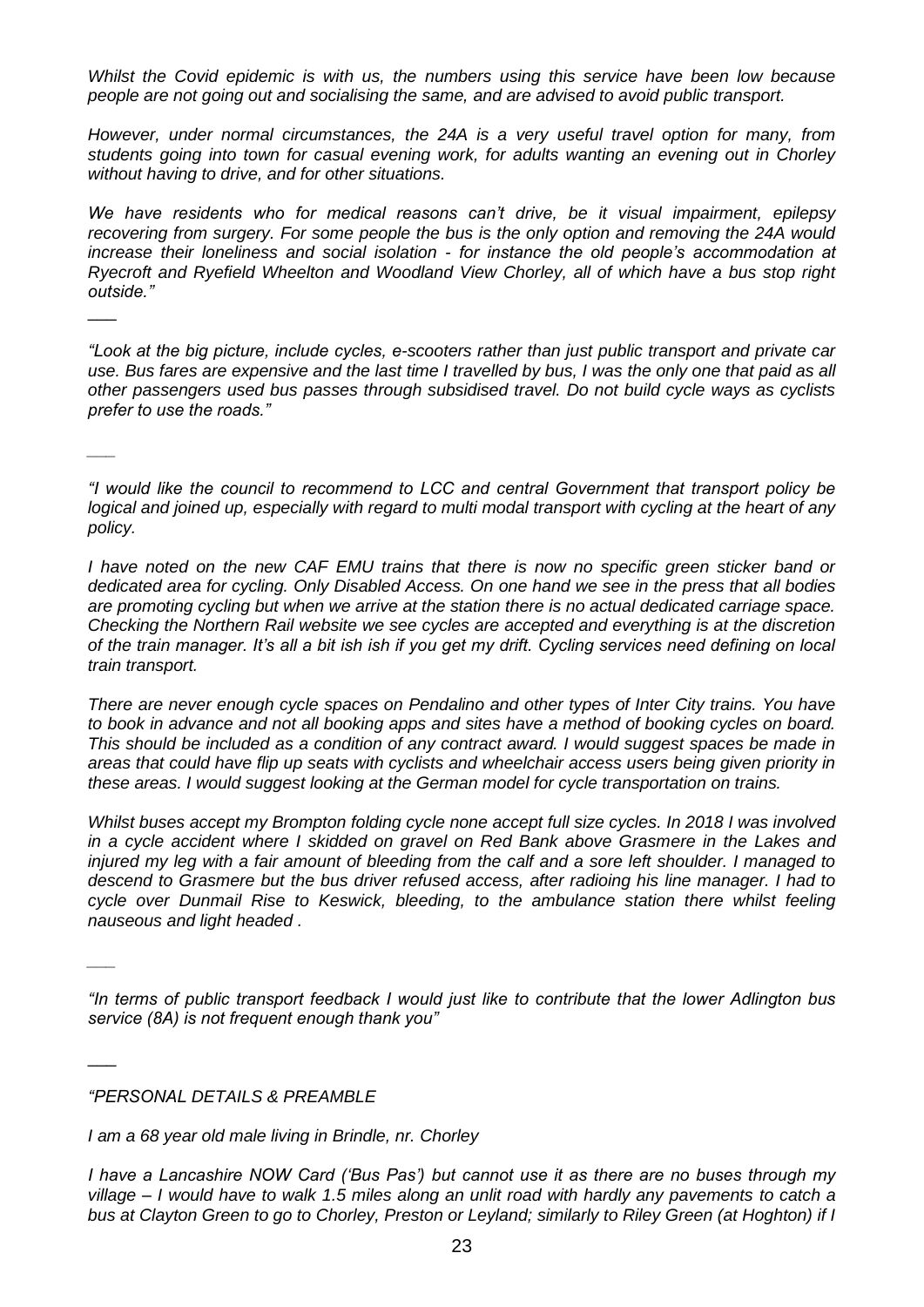*wish to catch a bus to Blackburn or Preston. A bus service from Blackburn to Leyland (three to four times a day but none at weekends) was withdrawn by Lancashire County Council in May 2016.* 

*I* submit comments based on my location, experiences and personal (rather than any political) *agenda…*

#### *RAIL TRAVEL*

*Firstly may I advise that I saw a draft of the Chorley Local Plan and it states that there were three railway lines in the Chorley Council area (the Preston to Bolton line, the WCML serving Euxton Balshaw Lane Station and Croston on the Preston to Ormskirk line) – actually there is a fourth. It is the line from Blackburn to Preston, which runs through Hoghton and Brindle.*

*With the upgrade of the line through Chorley clearly the town and subsequent communities such as Buckshaw Village and Adlington are well served. If I go to Manchester (City Centre) by train I would drive to Buckshaw Village rather than Chorley or even to Horwich Parkway where it is even cheaper [as it is in the Greater Manchester catchment / subsidised train travel area]; I would be reluctant to pay to park at Chorley Station.* 

*Up to 1960 there was a station at Hoghton which was closed because "nobody used it" as it was quite remote and 'served' a small static population in the villages of Hoghton, Brindle and Gregson Lane (the latter now in South Ribble Borough Council). However, there is an hourly bus service (152) between Blackburn and Preston that goes along the main road through Hoghton – fine if you wish to go to those places but not if you wish to go to Chorley. I would not consider or support a 'Park & Ride' facility on the line at Hoghton as it would encroach into the Green Belt, there is no obvious or convenient location (the former Station site is now residential development) and I perceive there is no demand for same, now or in the next decade.*

#### *BUS TRAVEL*

*\_\_\_* 

*As previously stated, I do not have access to any bus services "on my doorstep" and like many local residents rely on private car to get around, especially if I wish to visit Chorley for any reason. The demographic of Brindle area is mainly a mature population with a growing number becoming isolated because of their location and lack of access to public transport.*

*Before Lancashire County Council withdrew the bus 'service' (Blackburn to Leyland) through the village, they trialled a route from Hoghton via Brindle and Withnell Fold to Chorley but only on a Tuesday (Market Day in Chorley). The times were not convenient nor practical, the journey time was long (because it went around the country lanes) and the price was astronomical for those without a Bus Pass. It was poorly promoted / advertised and therefore was hardly used; naturally LCC withdrew their support / subsidy for it.*

*I feel that it is now worth investigating a bus services again but don't think anybody wants to go to Blackburn or Leyland, just to Preston and Chorley directly without having to change. Ideally a route from Preston to Chorley via Gregson Lane (they had their bus service withdrawn, too), Hoghton, Brindle, Clayton Green (Asda) and the A6 (for the new Surgery at Whittle-le-Woods and for Chorley Hospital)."*

*<sup>&</sup>quot;Having been a public transport user all my life, my main bug bear is buses currently.*

*When I lived near Chorley bus station it wasn't so bad but then I moved down Eaves Green/Lower Burgh towards the new estates and the service was very minimal.*

*It made it impossible, especially trying to get to jobs that required 2 buses due to timings/frequency and cost.*

*I ended up moving to Coppull for a better bus service. On the whole the 362 service is very good. My problem is when I need to go beyond the bus station and the cost of getting separate bus*